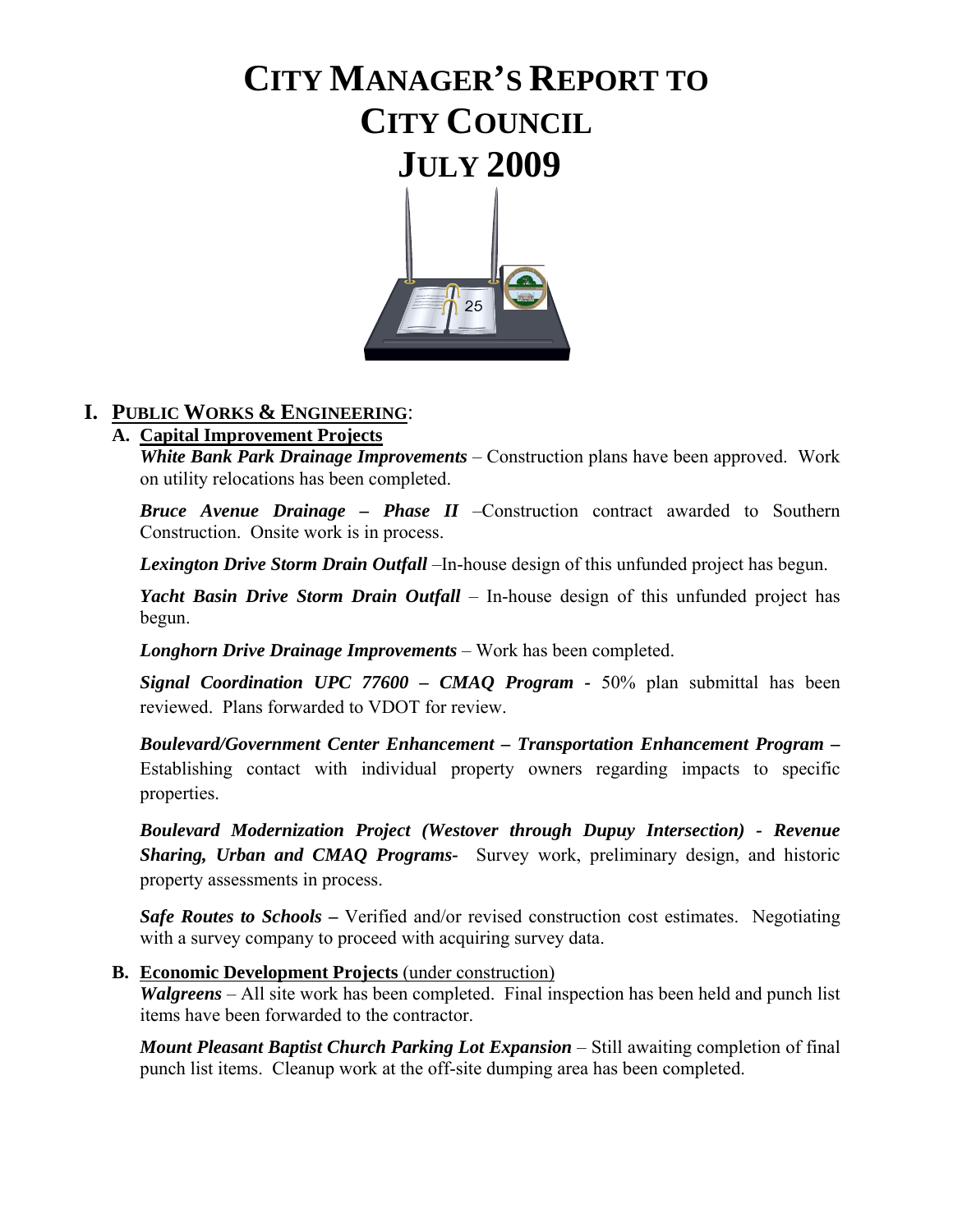*School Maintenance Building* - Work has been completed and all easement plats have been recorded. Still awaiting SWM/BMP certification prior to final acceptance of project. Erosion and Sediment control measures are being maintained.

*Denny's* – All site work has been completed. Final inspection has been held and punch list items have been forwarded to the contractor.

*Sam's Club Expansion* – On-site grading work is in-progress. Storm and sanitary sewer work are nearing completion. Erosion and Sediment control measures are being maintained.

*Colonial Heights Surgery Center* - **930 South Ave. Suite 2** - Portion of former American Family Fitness building on South Ave. being converted to a surgical suite. Interior building work is proceeding. Site work has been completed and final inspection held with no punch list items. The one-year maintenance period has begun.

*Gill's Point - Section 9 –* Construction of end wall at drainage basin has been completed. Grading work in the drainage basin and along the new streets is in progress. Erosion and Sediment control measures are being maintained.

*Value Place Hotel* – Utility work is nearing completion. Sewer force main and waterlines have been installed and testing completed. On-site curb and gutter and grading work are in progress. Building construction is in progress.

*Colonial Heights Health Care Center –* Most of site work has been completed. Building construction work is in progress. Erosion and Sediment Control being maintained.

## **C. Economic Development Projects** (under review)

**Townplace Suites -** This is a proposed six story, 127 room hotel that will be located immediately beside Comfort Suites. Updated plans have been reviewed and comments forwarded for further revisions.

**North Riverview Commercial Center** – Updated plans have been received and are awaiting review.

**Southlake III --** This project consists of constructing two office buildings at the former "Haydt Maintenance Shop" on E. Roslyn Rd. Updated plans have been received and review is in progress.

## *Right-of-way Permits:*

- Issued eight (8) permits
- Closed out 3 permits

## **II. PLANNING & COMMUNITY DEVELOPMENT:**

- 1. One (1) fence permit issued.
- 2. Three (3) sign permits issued:
	- $\approx$  Cline Chiropractic 101 Essex Avenue
	- $\approx$  Natures Herb Garden 2425 Boulevard, Suite 5
	- $\approx$  Value Place 255 Jennick Drive
- 3. Boulevard Revitalization:
	- $\lambda$  One (1) contract payment approved and processed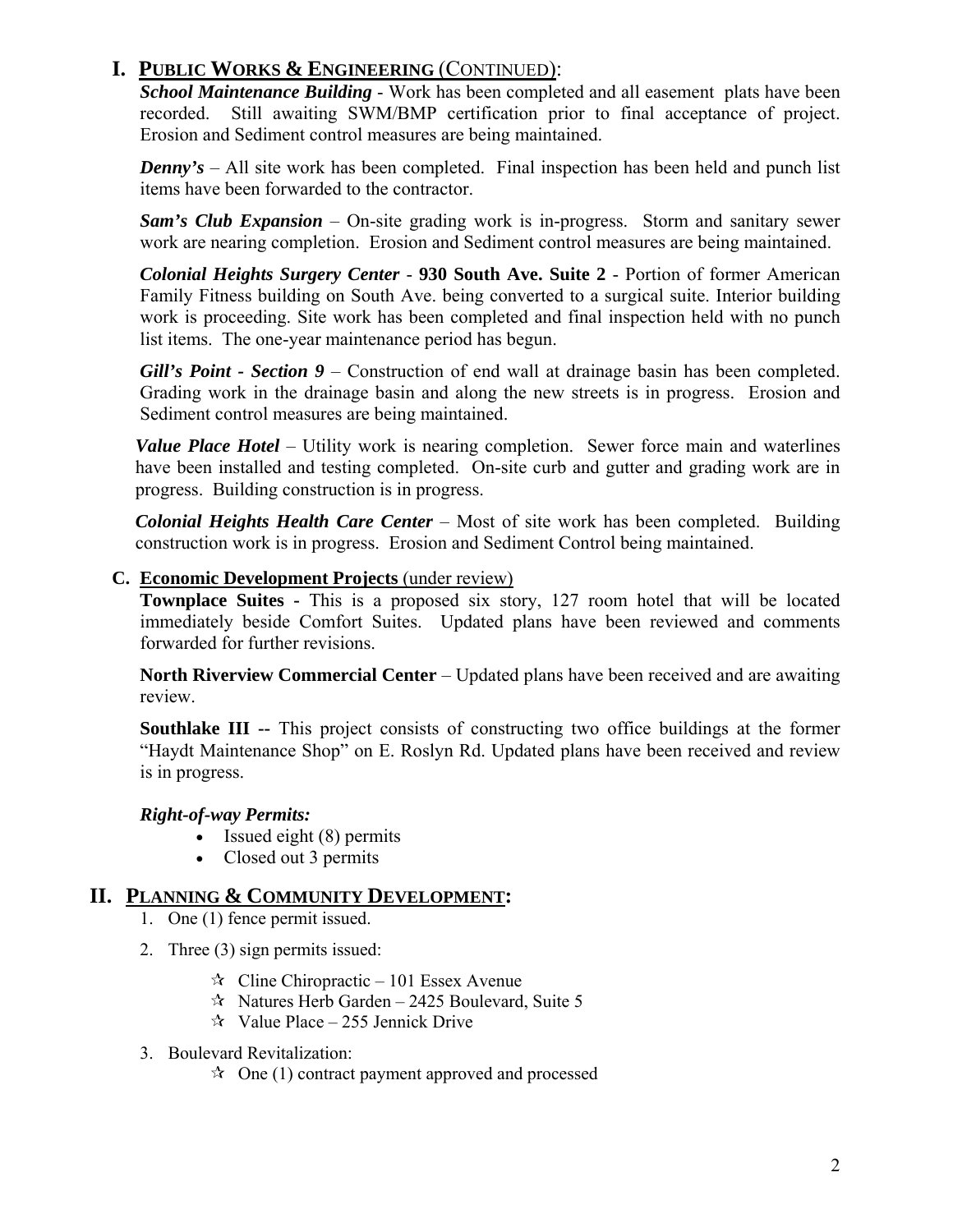## **II. PLANNING & COMMUNITY DEVELOPMENT** (CONTINUED)**:**

## 4. Neighborhood Revitalization:

## **a. 2008-09 CDBG Home Repair Grant**

- $\approx$  9 electric jobs completed
- $\approx$  10 carpentry jobs completed
- $\hat{z}$  1 carpentry and related plumbing/accessibility job completed
- $\star$  4 heating jobs completed
- $\approx$  3 plumbing jobs completed
- $\star$  1 lead clearance completed
- $\star$  7 re-roofing jobs completed
- $\star$  1 roofing repair completed

## **b. 2008-09 CDBG Stimulus Grant Application submitted**

## **c. 2009-10 Application draft prepared for 8/11/09 Public Hearing**

## **d. Rental Inspection Program:**

| Item                               | <b>Month</b>   | <b>YTD</b>     |
|------------------------------------|----------------|----------------|
|                                    |                |                |
| <b>TOTAL UNITS</b>                 |                |                |
| <b>REGESTERED</b>                  |                | 482            |
| # of Dwellings registered          | 0              | 140            |
| # of Multi-family Dwellings        | $\overline{0}$ | 33             |
| # of Apts. registered              | 0              | 309            |
|                                    |                |                |
| TOTAL UNITS INSPECTED              |                | 203.9          |
| Dwellings inspected                | 0              | 140            |
| Multi-family dwellings             | 0              | 33             |
| Apts. to be inspected              |                |                |
| (10%)                              | 0              | 30.9           |
|                                    |                |                |
| Total # of Properties Sold         | 0              | 1              |
|                                    |                |                |
| <b>Failure to Register Letters</b> | 0              | 0              |
| Answers Received                   | $\overline{0}$ | $\overline{0}$ |
| First Inspections made             | $\overline{1}$ | 257            |
| Passed                             | 0              | 82             |
| Failed                             | 1              | 175            |
|                                    |                |                |
| Second Inspection                  | 3              | 68             |
| Passed                             | $\overline{c}$ | 66             |
| Failed                             | $\overline{1}$ | 2              |
|                                    |                |                |
| Third Inspection                   | 0              | 0              |
| Passed                             | 0              | 0              |
| Failed                             | 0              | 0              |
|                                    |                |                |
| <b>Additional Inspections</b>      | 0              | 0              |
| Passed                             | 0              | $\overline{0}$ |
| Failed                             | 0              | 0              |
|                                    |                |                |
| Failure to schedule                | 0              | 0              |
| by owners                          |                |                |
|                                    |                |                |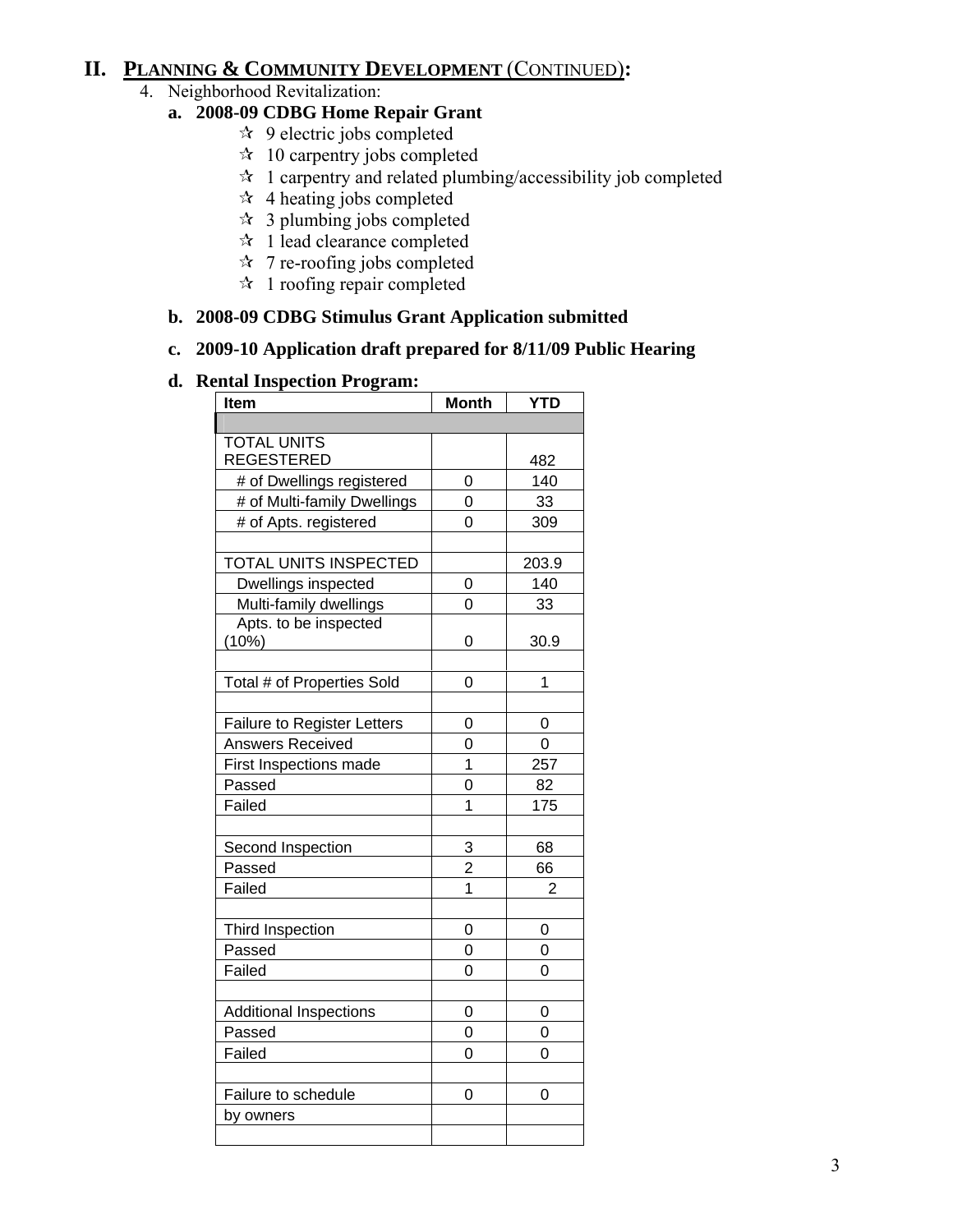# **II. PLANNING & COMMUNITY DEVELOPMENT** (CONTINUED)**:**

| <b>Total Fees Collected</b> |          | \$150.00 |
|-----------------------------|----------|----------|
| Reinspection                | \$100.00 | \$100.00 |
| Late Registration           | \$0.00   | \$50.00  |
|                             |          |          |
| 4 year Certificates Issued  |          |          |
| <b>Dwellings</b>            | З        | 109      |
|                             |          |          |
| Apartments                  |          | З        |
| (no of units certified)     |          | 62       |

5. Zoning/ Property Maintenance investigations:

## **a. Property Maintenance**

|                                        | <b>Month</b>     | YTD          |
|----------------------------------------|------------------|--------------|
| Total inspections                      | 15               | 128          |
| Violations                             | 9                | 103          |
| Violations resolved                    | $\overline{2}$   | 95           |
| b. Zoning                              |                  |              |
|                                        | <b>Month</b>     | <b>YTD</b>   |
| Total inspections                      | 12               | 66           |
| Violations                             | 12               | 56           |
| Violations resolved                    | $\overline{4}$   | 47           |
| c. Building Code                       |                  |              |
|                                        | <b>Month</b>     | <b>YTD</b>   |
| Total inspections                      | $\boldsymbol{0}$ | 1            |
| Violations                             | $\overline{0}$   | 1            |
| Violations resolved                    | $\theta$         | 1            |
| d. House Number Violations             |                  |              |
|                                        | <b>Month</b>     | <b>YTD</b>   |
| Violations reported                    | $\boldsymbol{0}$ | 6            |
| Actual violations                      | $\boldsymbol{0}$ | 29           |
| First letter sent                      | $\theta$         | 29           |
| Violations abated                      | 0                | 43           |
| Summons issued                         | $\boldsymbol{0}$ | $\mathbf{1}$ |
| Door hangers posted                    | $\overline{c}$   | 10           |
| <b>Active violations</b>               | $\theta$         | 0            |
| e. Other                               |                  |              |
|                                        | <b>Month</b>     | <b>YTD</b>   |
| Total inspections                      | $\overline{2}$   | 45           |
| Violations                             | $\mathbf{1}$     | 25           |
| Violations resolved                    | $\mathbf{1}$     | 25           |
| f. Inoperable Motor Vehicle Complaints |                  |              |
|                                        | <b>Month</b>     | <b>YTD</b>   |
| Total inspections                      | 13               | 58           |
| Violations                             | 5                | 51           |
| Violations resolved                    | 5                | 51           |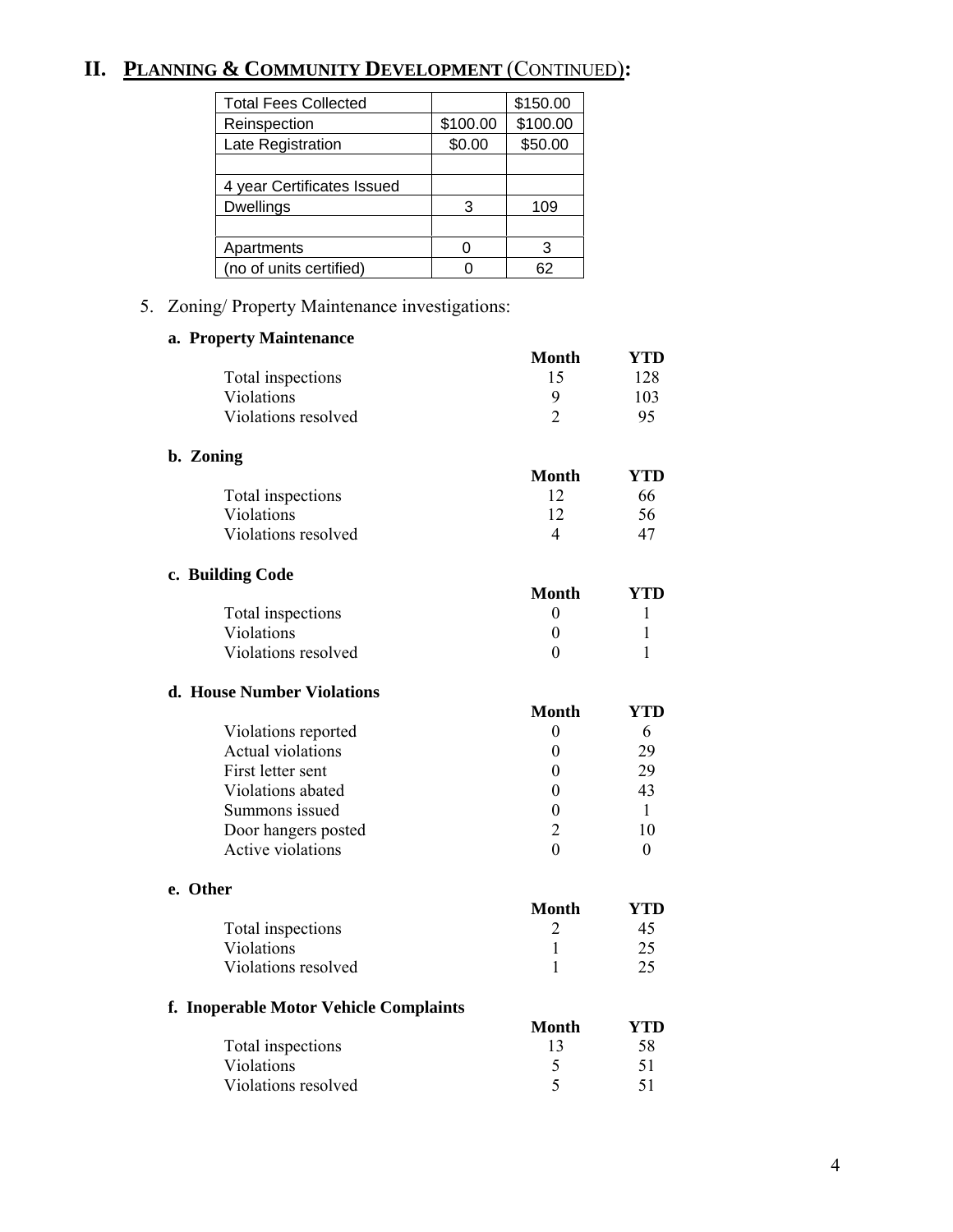## **II. PLANNING & COMMUNITY DEVELOPMENT** (CONTINUED)**:**

|                     | Month | YTD |
|---------------------|-------|-----|
| Total inspections   | 8     | 152 |
| Violations          | 6     | 118 |
| Violations resolved | 3     | 114 |
| h. Sign Ordinance   |       |     |
|                     | Month | YTD |
| Total inspections   |       | 22  |
| Violations          |       | 22  |
| Violations resolved |       | 19  |

|     | The following are highlight activities for the Building Inspections Division: |          |             |
|-----|-------------------------------------------------------------------------------|----------|-------------|
|     |                                                                               | Month    | YTD         |
|     | Existing Housing and Maintenance Inspections                                  |          | 100         |
|     | New Construction Inspections                                                  | 147      | 1,288       |
| 3   | Permits for New Residences                                                    |          |             |
| 4   | <b>Estimated Cost for Permits for New Residences</b>                          | \$50,000 | \$261,000   |
|     | Permits for Commercial Construction                                           |          | 46          |
| 6.  | <b>Estimated Cost for Commercial Permits</b>                                  | \$46,600 | \$8,131,302 |
|     | <b>Plumbing Permits Issued</b>                                                | h        | 70          |
| 8.  | Electrical Permits Issued                                                     | 18       | 113         |
| 9.  | Mechanical Permits Issued                                                     |          | 51          |
| 10. | Swimming Pool Permits Issued                                                  |          | 6           |
| 11. | <b>Inoperative Vehicles Towed</b>                                             |          |             |
| 12  | Letters on Water Cutoff                                                       |          |             |
| 13. | Court Cases                                                                   |          |             |

## **III. POLICE DEPARTMENT:**

- 9 Total calls for police service in July 2009; show a decrease of 19%, going from 4,811 calls for service in 2008, to 3,876 in June, 2009.
- $\checkmark$  There were 100 Part I, or serious, crimes reported to the Colonial Heights Police Department in July. Fifty-seven (57) of those, or 57%, have been cleared.
- 9 Our **Records Division** processed 272 arrest reports, 38 Animal Control reports, 39 field interviews, 283 incident reports, 645 pawned properties and 747 traffic summonses, along with a variety of other reports, totaling **2,370 reports.**
- $\checkmark$  Fourth of July fireworks went off without a hitch—there were no incidents to report and it appeared the community really enjoyed the event. During the month, a considerable amount of resources were spent toward the investigation into the serial commercial burglaries that were occurring in and around the Richmond metro area. We personally experienced four (4) in the City. Since they were occurring at a high rate, we conducted two weeks of surveillance and extra patrol in the areas that appeared to have been targeted. As of this date, no arrests have been made; however, they appear to have ceased throughout the entire region.
- $\checkmark$  We are very proud to report that our police department went beyond the call of duty by assisting a less fortunate police department. Clinchco Police Department, located in southwest Virginia near the Kentucky line, made a request for equipment and supplies through the Virginia Police Chief's Association. We answered their request and were able to contact a few of our vendors who were able to put together some basic needs—old uniforms and equipment. We have since received letters from some of their officers and their town manager expressing their appreciation.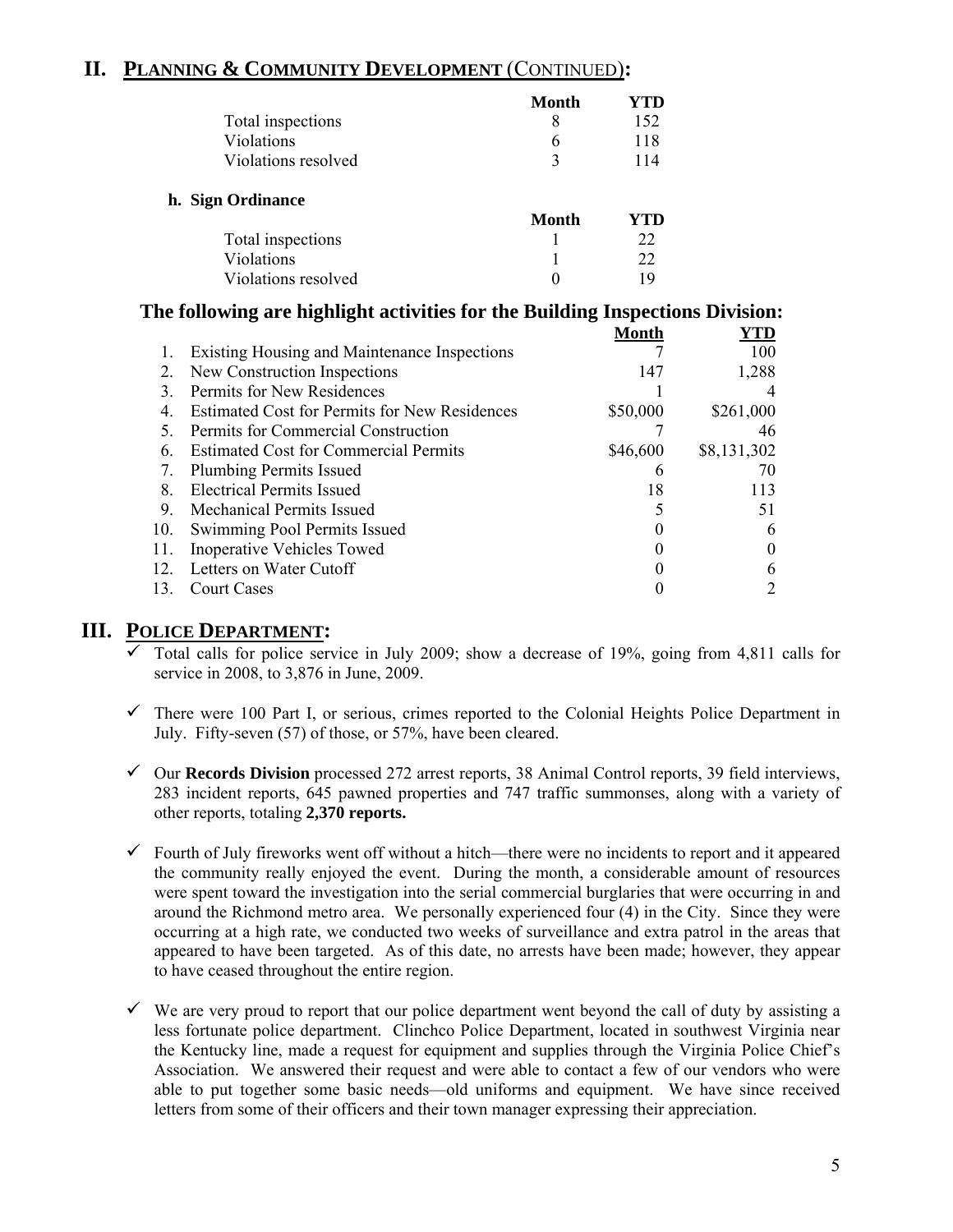# **III. POLICE DEPARTMENT** (CONTINUED)**:**

- $\overline{\smile}$  Our **Law Enforcement Services Bureau** has been very busy with an assortment of duties:
	- Our mobile command post was deployed for the recent drowning incident at the Appomattox River.
	- Our speed trailer was utilized extensively on Elmwood, Sherwood and Pleasant Dale Drives, as well as on East, Piedmont and Hamilton Avenues.
	- We continue our accreditation efforts by attending the training at Liberty University in Lynchburg, Virginia.
	- We have been notified of funding for two grant applications. The Local Law Enforcement Block Grant (L.L.E.B.G.) would be utilized to replace a scanner and web software in Records, and the Edward Byrne Memorial Grant would fund one of our police patrol vehicles.
- $\checkmark$  During the month, we unfortunately had to utilize our pepper ball launcher for crowd dispersion. Officers responded to a large crowd of unruly people at Southpark Mall and discovered several fights breaking out in the area of the game café. Area units were requested after it was determined that we did not have the resources necessary to safely remove the crowd estimated to be at 150-200 individuals. Our pepper ball launcher performed as expected and motivated those to leave the area.
- 9 Our **Patrol Division** officers arrested 37 shoplifters during the month of July. Patrol officers continue their traffic enforcement efforts, tallying 747 traffic summonses from 1,137 traffic stops; making 21 DUI arrests and 35 drug-related arrests; investigating 82 traffic crashes; issuing 41 parking citations; and initiating 72 field interviews. A total of 272 arrests were made during the month, with 117 felony warrants and 172 misdemeanor warrants obtained. Sixteen (16) inoperative vehicles were reported. A total of 207 new cases were assigned to Patrol officers for investigation, and 153 cases have been cleared, or 74%.
- $\checkmark$  Our Street Crimes Unit, reported a tough month in that the majority of investigations and street crimes units were utilized during the surveillance details. We reported five (5) cases that were cleared out of 18 that were assigned, which resulted in a clearance rate of 28% for the month. Our Street Crimes Unit continues their efforts by conducting four (4) controlled buys of illegal narcotics within the city. They also indicted six (6) people on 17 felony charges at the past grand jury. Detectives' activities for the month included the following:
	- Detectives have worked closely with area crime analysts to try to determine when and where the next commercial burglary would occur.
	- Detectives were able to exceptionally clear a case of a reported carjacking from April. The suspect was located in the car and was found to be a victim of a homicide in the City of Richmond.
	- Detectives cleared a strong armed robbery by arrest where one (1) adult and five (5) juveniles were found responsible.
	- Detectives are investigating the theft of 16 propane tanks recently captured on video surveillance.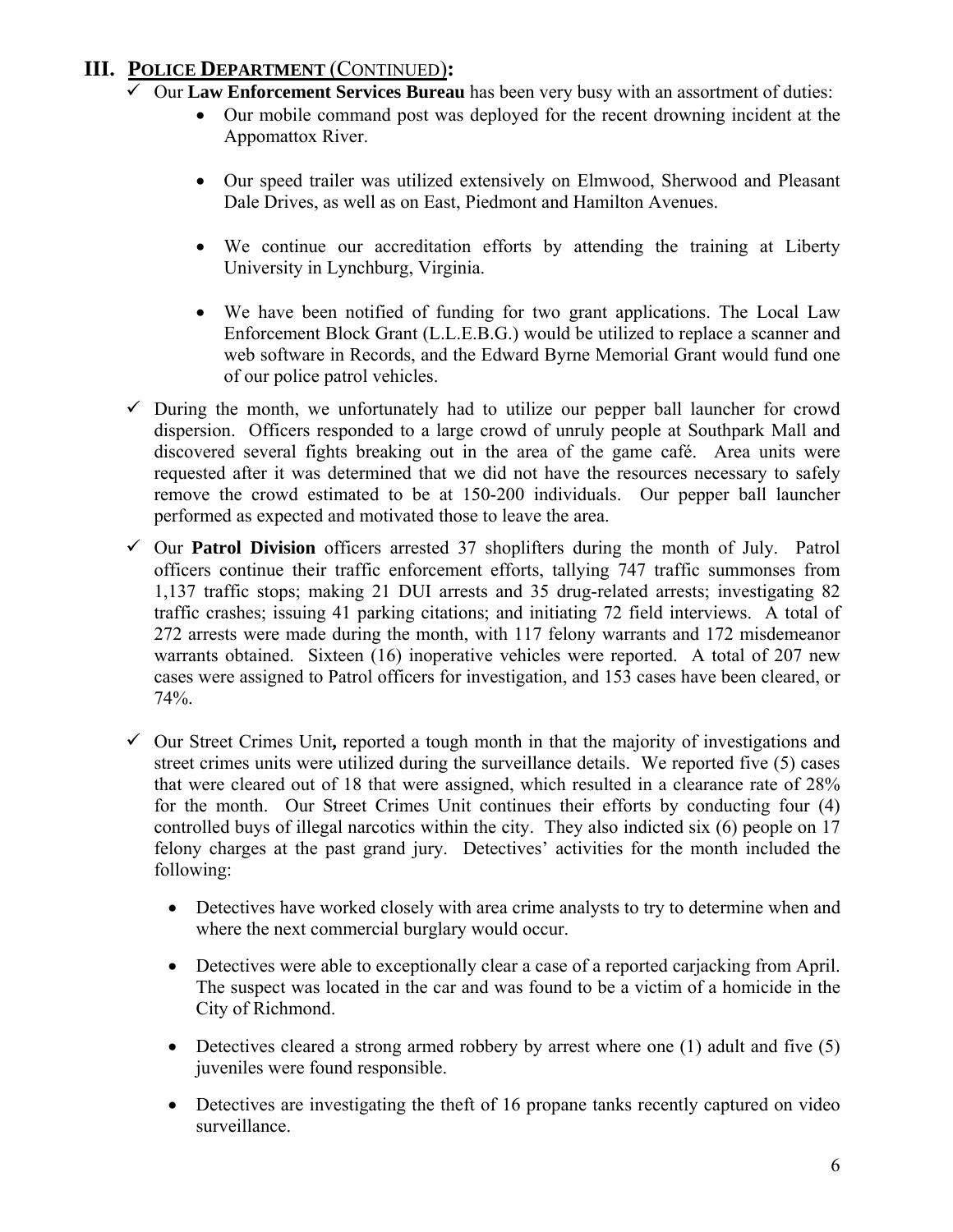## **III. POLICE DEPARTMENT** (CONTINUED)**:**

- Detectives are working with area investigators regarding the larceny of checks from area mailboxes. The checks have been stolen from the area and written and passed in our jurisdiction.
- Thirteen (13) concealed weapon permits were processed during the month of July
- $\checkmark$  Our **Auxiliary** police force continues to demonstrate their interest by volunteering over 473 hours in a variety of ways during the month of July. Duties included assistance with July Fourth, ride-alongs, traffic direction and enforcement, along with extra duty at the mall and prisoner transports. We are also very proud to report that Auxiliary Officers Kevin Burcham and Dennis Branzelle will graduate from the Chesterfield Basic Police Academy on August  $25<sup>th</sup>$  at 6:00 p.m. This is quite an accomplishment, especially since it was completed by attending several evenings a week after their regular working hours.
- $\checkmark$  The **Animal Control Division** impounded 26 dogs and 40 cats. During the month of July, there were nine (9) dogs but no cats returned to their owners, with 10 dogs and 28 cats adopted out. Animal Control officers had no reported bites. At the end of the month, Animal Control investigated a total of 158 complaints, with one summon being issued. A total of \$452.00 in fees was collected.
- $\checkmark$  Sentinel volunteers donated a total of 45 hours. Our Sentinels assisted with special events, traffic details and patrol duties. Our Sentinels are a big part of our team effort, just as our Auxiliary police force, and we continue to be evermore appreciative for their commitment to their community.

| <b>Crime</b>                | <b>July</b><br>2008                        | <b>July</b><br>2009             | <b>Percentage of</b><br><b>Increase/Decrease</b> |
|-----------------------------|--------------------------------------------|---------------------------------|--------------------------------------------------|
| <b>Aggravated Assaults</b>  | 3                                          |                                 | $-67%$                                           |
| <b>All Criminal Arrests</b> | 341                                        | 272                             | $-20%$                                           |
| Arson                       | $\theta$                                   | 1                               | 100%                                             |
| <b>Burglaries</b>           | $\overline{2}$                             | 9                               | 350%                                             |
| Calls for services          | 4,811                                      | 3,876                           | $-19%$                                           |
| <b>DUI</b> arrests          | 36                                         | 21                              | $-42%$                                           |
| Larceny                     | 72                                         | 69                              | $-4%$                                            |
| Motor Vehicle thefts        | 3                                          | 2                               | $-33%$                                           |
| Robberies                   | $\theta$                                   | 2                               | 200%                                             |
| Shoplifting arrests         | 39                                         | 37                              | $-5%$                                            |
| Simple Assaults             | 19                                         | 16                              | $-16%$                                           |
|                             | <b>PART I (Serious)</b><br><b>OFFENSES</b> |                                 |                                                  |
| <b>July 2009</b>            | <b>Number</b><br><b>Reported</b>           | <b>Number</b><br><b>Cleared</b> | <b>Percentage</b><br><b>Cleared</b>              |
|                             | 100                                        | 57                              | 57%                                              |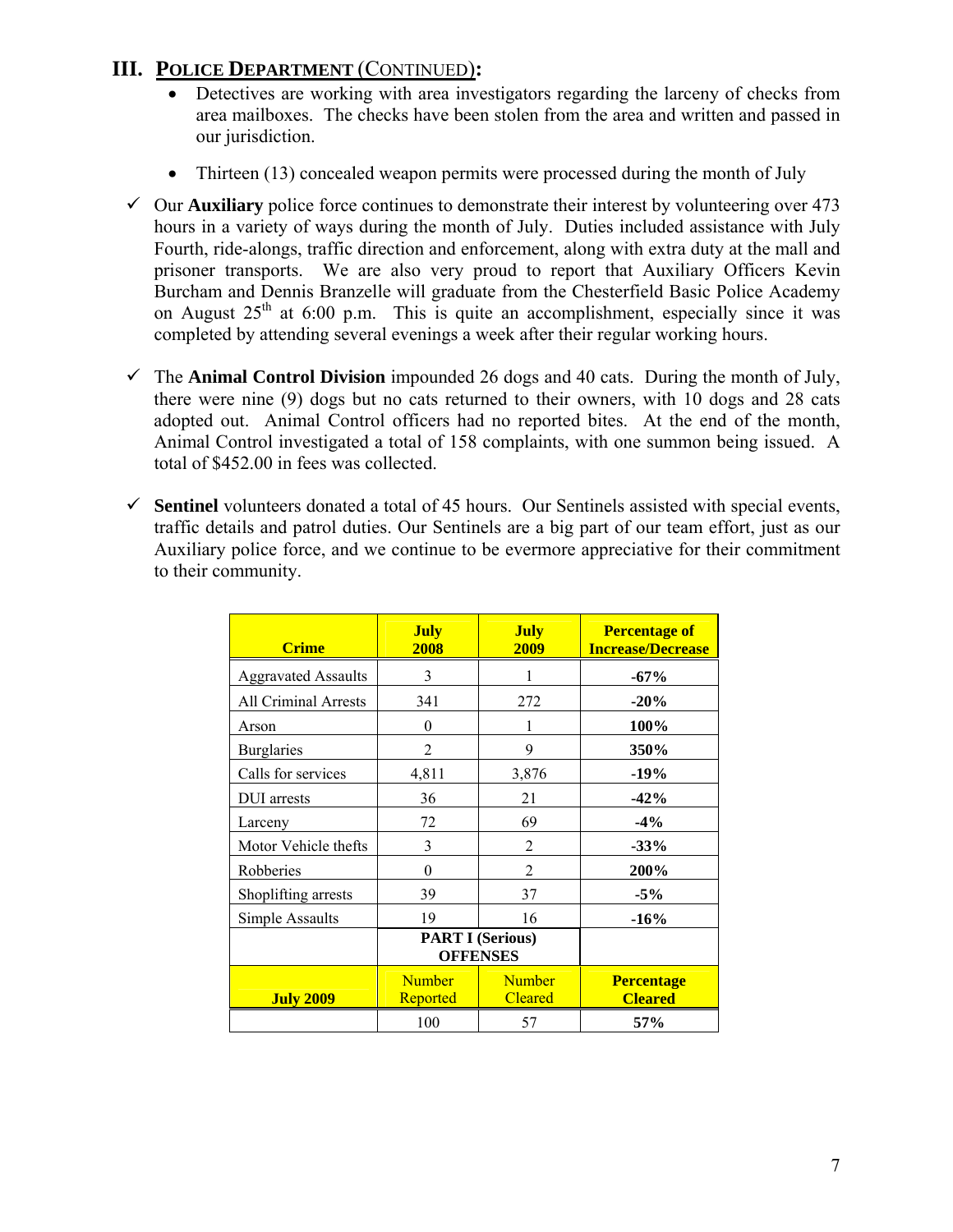# **IV. FIRE & EMS DEPARTMENT:**

| <b>FIRE DIVISION:</b>                  |                             | <b>TOTAL FIRE TYPE CALLS: 105</b>       |                            |
|----------------------------------------|-----------------------------|-----------------------------------------|----------------------------|
| <b>Call Descriptions:</b>              | $\bm{No:}$                  | <b>Call Descriptions:</b>               | $\underline{\textit{No:}}$ |
| <b>Alarm System Activations</b>        | 9                           | Good Intent Calls                       | 13                         |
| Animal Rescue                          | 1                           | No Incident on Arrival                  |                            |
| <b>Assist Invalid</b>                  | 4                           | Overheated Motor                        | 1                          |
| <b>Brush Fires</b>                     | 3                           | Passenger Vehicle Fires                 |                            |
| <b>Building Fire</b>                   | $\mathbf{1}$                | <b>Police Matter</b>                    |                            |
| Child Safety Seat Installations        | 9                           | Power Line Down                         |                            |
| CO <sub>2</sub> Detector Installations | 1                           | <b>Public Fire Education</b>            | 2                          |
| Cover Assignment                       | 4                           | <b>Public Service Assistance Calls</b>  | 21                         |
| Dispatched then Cancelled Calls        | 13                          | Smoke Scare/Odor Removal                | 3                          |
| <b>Electrical Equipment Problems</b>   | 3                           | <b>Trash/Rubbish Fires</b>              | 5                          |
| <b>False Alarms</b>                    | 1                           | Unauthorized Burning                    |                            |
| Gas/Other Flammable Liquid Spills      | 1                           | <b>Unintentional Alarm Malfunctions</b> | 3                          |
| Gas Leak                               | 2                           |                                         |                            |
| <b>Mutual Aid Given:</b>               | $\boldsymbol{\it No:}$      | <b>Mutual Aid Received</b>              | $\boldsymbol{\it No:}$     |
| Chesterfield - EMS 1st Responder       | $\mathcal{D}_{\mathcal{L}}$ | Chesterfield                            |                            |
| Fort Lee                               |                             | Fort Lee                                | 2                          |

~A fire unit arrived on-scene in 6 minutes or less from the time of dispatch on 85.5% of all calls received during the month $\sim$ 

|  | <b>EMS DIVISION:</b> |
|--|----------------------|
|--|----------------------|

## **TOTAL EMS PATIENTS: 270**

| <b>Call Descriptions:</b>      | $N\mathbf{o}$ :             | <b>Call Descriptions:</b>      | $\boldsymbol{\it No:}$ |
|--------------------------------|-----------------------------|--------------------------------|------------------------|
| <b>Abdominal Pains</b>         | 11                          | <b>Motor Vehicle Accidents</b> | 16                     |
| <b>Allergic Reactions</b>      | 2                           | Other Injury/Medical Calls     | 121                    |
| Altered Level of Consciousness |                             | Overdose Calls                 | 5                      |
| Assaults                       |                             | <b>Public Service Calls</b>    | 4                      |
| Bite/Sting                     | 2                           | <b>Rescue Situation</b>        |                        |
| <b>Chest Pains</b>             | 24                          | <b>Strokes</b>                 | 6                      |
| Difficulty Breathing           | 26                          | Suicide Calls                  |                        |
| Falls                          | 22                          | Trauma Calls                   | 3                      |
| Fire Standby                   |                             | <b>Unresponsive Patients</b>   | 17                     |
| <b>Mutual Aid Given:</b>       | $N$ o:                      | <b>Mutual Aid Received</b>     | $N\boldsymbol{o}$ :    |
| Chesterfield                   | $\mathcal{D}_{\mathcal{L}}$ | Chesterfield                   | 4                      |
| Petersburg                     | 6                           | Fort Lee                       | 3                      |
| Prince George                  |                             | Petersburg                     |                        |

|                  | <b>Average Time of</b> |  |
|------------------|------------------------|--|
| <b>Call Type</b> | <b>Patient Contact</b> |  |
| Priority 1       | 4.6 minutes            |  |
| Priority 2       | 5.0 minutes            |  |
| Priority 3       | 8.2 minutes            |  |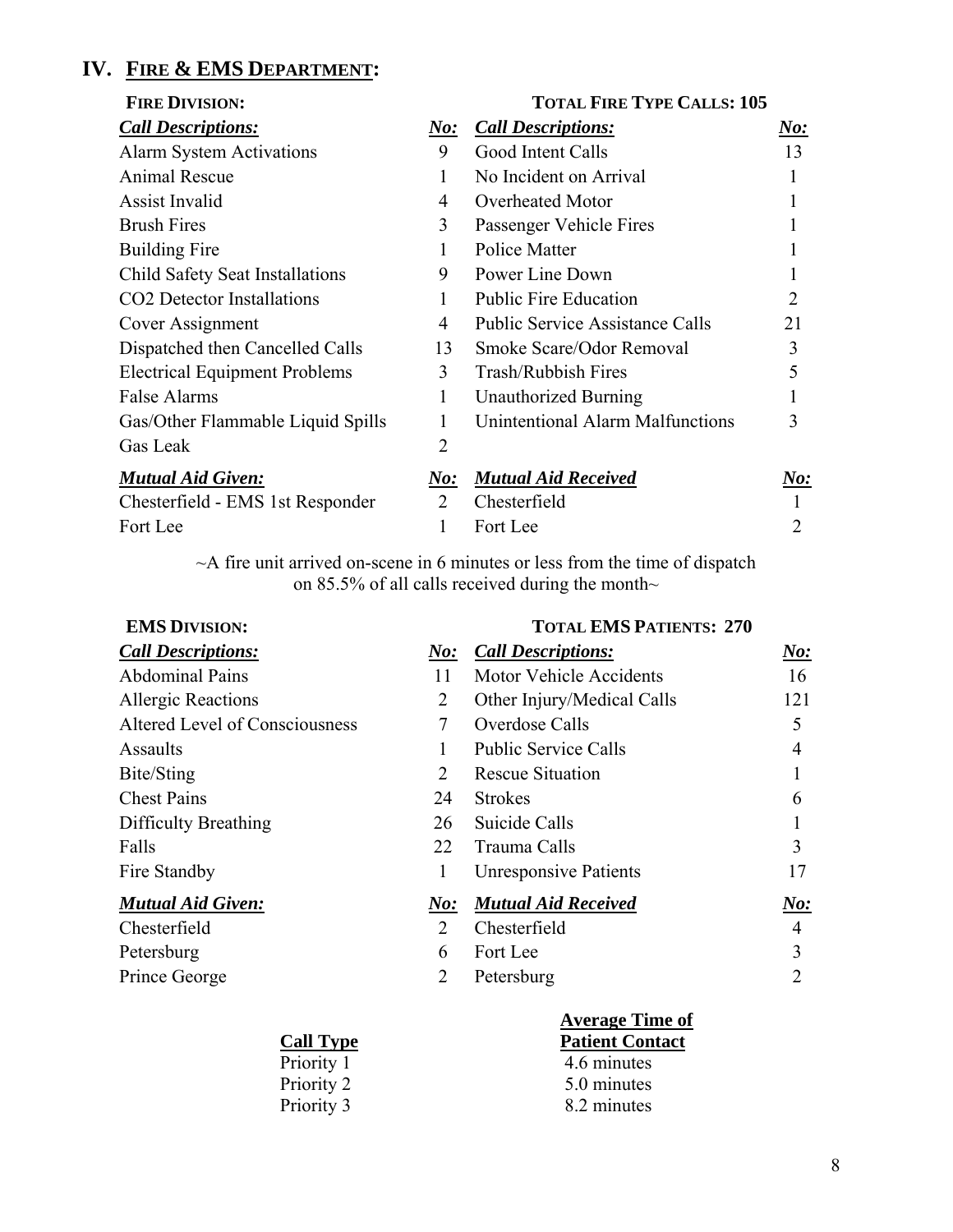# **IV. FIRE & EMS DEPARTMENT** (CONTINUED)**:**

| <b>Training Division</b>  |        |
|---------------------------|--------|
| Number of Classes Taught: | 13     |
| Attendees:                | 142    |
| Man Hours                 | 293.50 |

## **V. FINANCE DEPARTMENT:**

| • Checks processed: | General Fund   | 389          |
|---------------------|----------------|--------------|
|                     | Payroll Checks | 1,004        |
|                     | Other          | 150          |
|                     | Total          | <u>1.543</u> |

- Four (4) alarm citations were processed during July.
- Auditors completed preliminary audit procedures and will return to complete the Audit in late October.
- The processing of Business licenses was revised by the Commissioner of Revenue based on minor modifications recommended by the Finance Department.
- **Auditing** Normal financial reviews, account payable review, bank reconciliation, daily cash report procedures and preparation of Sales & Use Tax return. Requested tax forms from 11 vendors. Prepared & sent 49 letters for unclaimed property procedures. This position also covered for Utility Billing Office when required. Prepared VA Dept of Transportation Transfer into separate account as required by APA requirements.
- **Purchasing** 410 total purchase orders were completed with 316 being processed by the purchasing and 94 departmental purchases being reviewed as compared to 487 being completed for the same period in 2008. In addition 231 check requests were prepared by departments which are not processed by Purchasing.
- **Bids Issued/Opened during the month:** 
	- Proposal #09-081002-953: Section 125 Benefits, was issued on July 21, 2009, with proposals due on August 10, 2009.
- **Other Purchasing Activity**:
	- ° Blanket Purchase Orders issued for the departments, to expedite anticipated purchasing requirements during fiscal year.
	- ° Purchase five new police vehicles, using a cooperative Purchasing Agreement from York County.
	- ° Purchase Order issued for cutting and trimming various trees in the City.
	- ° Purchase Order issued for modification of front desk in Planning Department, to provide for new office space.
	- ° Purchase Order issued for early wring sirens in the City.
	- ° Continued to purchase miscellaneous items for the new teen center.
	- ° Met with Utilities Department, concerning the possibility of purchasing a moveable gate at Utilities.
	- ° Purchased Panasonic Tough book laptops, funded through VA Office of EMS Grant.
	- ° Wide angle copier/printer/scanner ordered for the Engineering Department.
	- ° Purchased dog and cat tags for the Treasurers Office.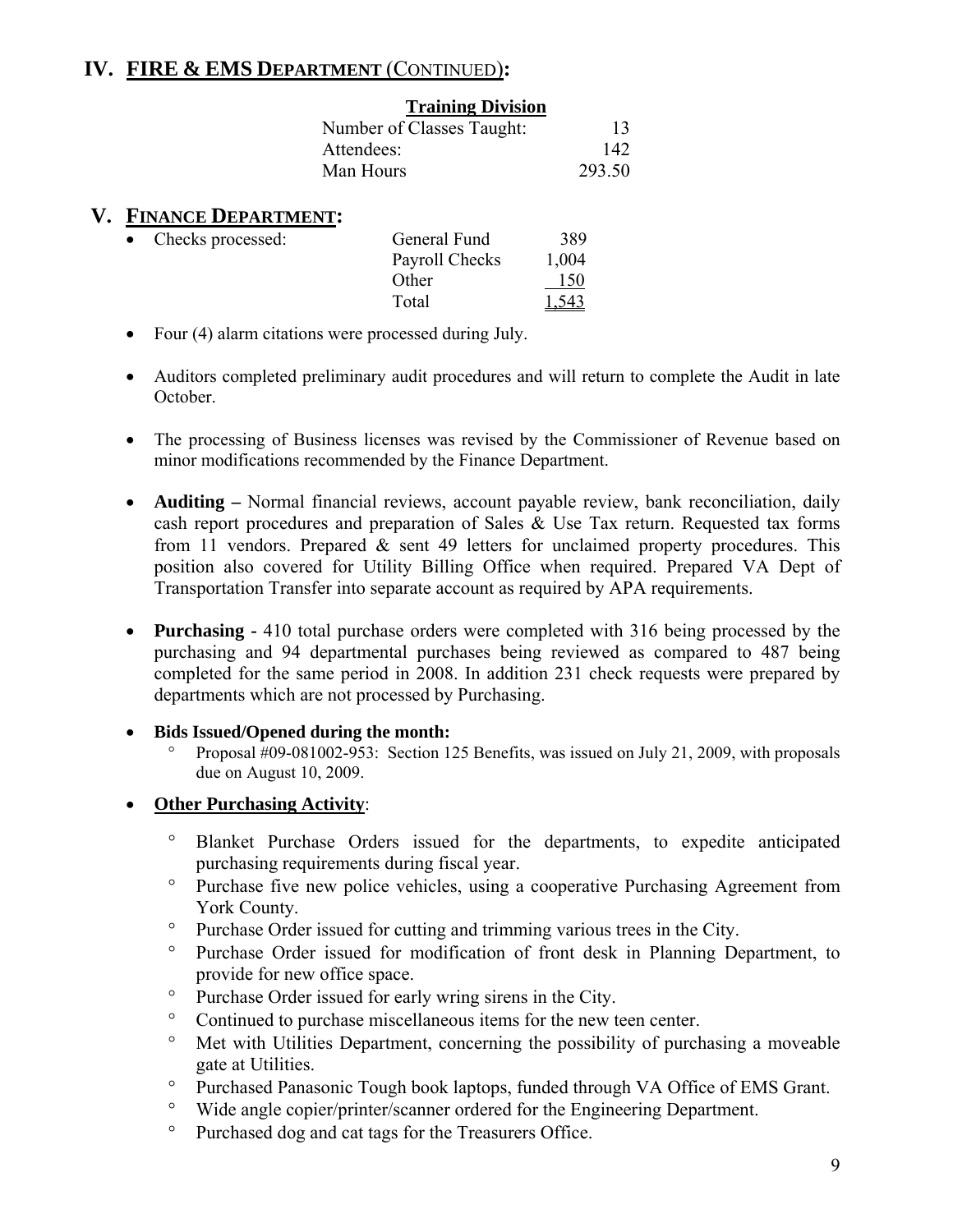# **V. FINANCE DEPARTMENT** (CONTINUED)**:**

- Purchase Order issued for visual roof evaluation at the Courthouse.
- ° Coordinated with Verizon, the addition of phone line, for teen center supervisors.

## • **Risk –**

## • **General/Citizen Claims:**

° Residents at 712 Compton Avenue reported a sewer backup in their house. This was caused by a blockage out in the street.

## • **Automobile**

- Parks and Recreation vehicle was parked at its shop, when another vehicle entered the parking lot of the Community Center from Roanoke Avenue. The vehicle drove to the rear of the building, did a three point turn, and struck the right rear bumper of the City vehicle.
- ° Engineering truck, while parking in the City Hall parking lot, struck another vehicle. Minor damage was done to the bumper of the other vehicle.
- ° An Engineering truck, traveling east bound on Ellerslie Avenue, attempted to change travel lanes from the inside to outside lane. The truck did not see another vehicle, which cause the other vehicle to hit the curb and damage a tire rim.

## • **Incident Reported**

- ° A child while working on softball run-downs stepped on the bag and broke his leg.
- **Utility Billing** During July:
	- $Bi$ -monthly Utility Bills Sent 3,659
	- $\blacksquare$  Delinquent Notices Sent 620
	- Delinquent Notices Percentage 17.9%
	- Services cut off for nonpayment on July 8th was 145 (additional 5 cutoffs after receiving extension in July)

## • **Work Orders for July 2009**

- $\blacksquare$  Leaks 12
- New Accounts 96
- Terminations  $-77$
- Extensions  $-66$
- $Clear 13$
- **Emergency Cut-Off 2**

Utility Billing generated State setoff collections: July \$510.13

# **VI. HUMAN RESOURCES DEPARTMENT:**

- **Advertisements**
	- **Department** Position<br>Police Animal of

Animal control Aide (Part-time) Public Works Utility Heavy Equipment Operator Public Works Utility Maintenance Specialist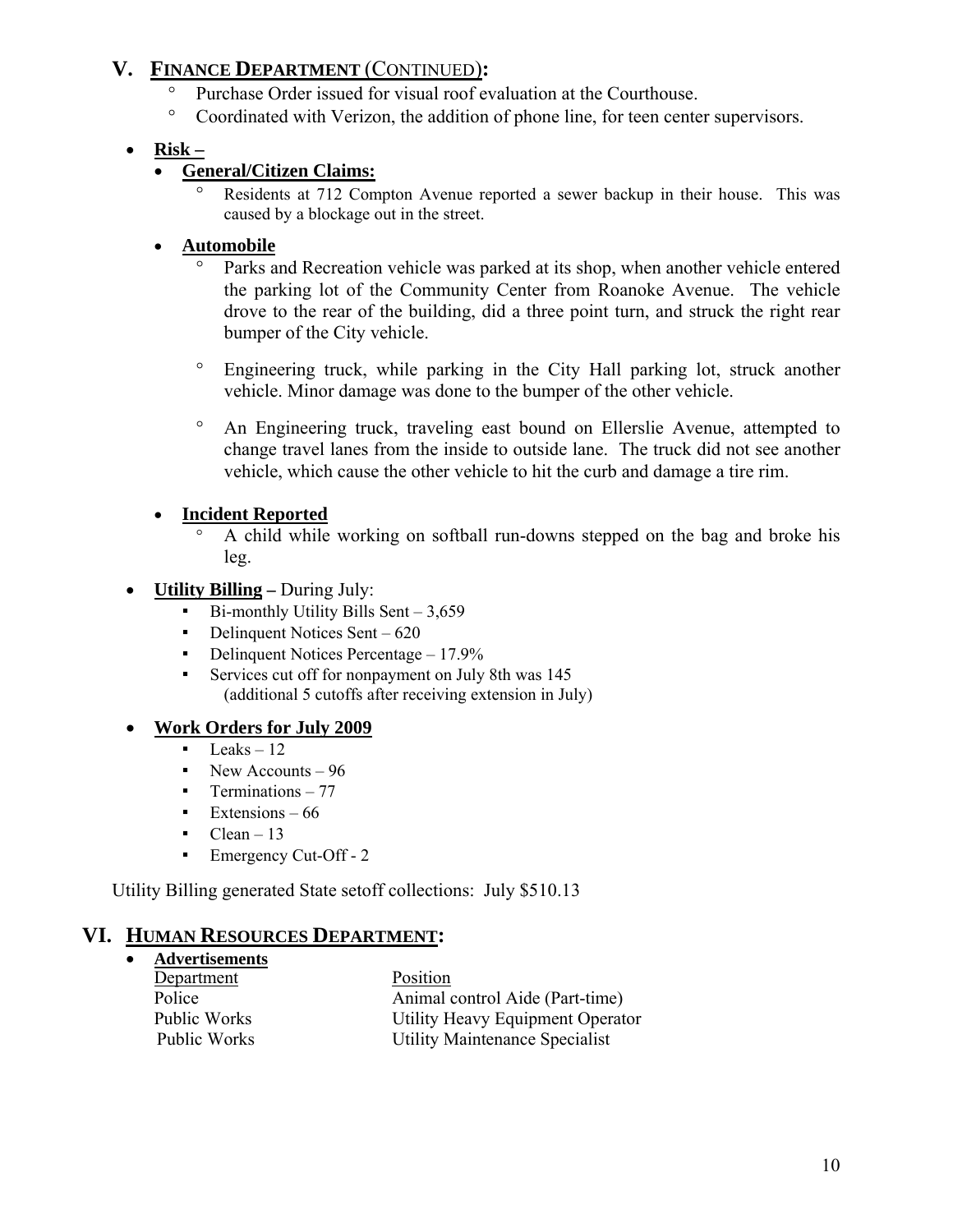# **VI. HUMAN RESOURCES DEPARTMENT** (CONTINUED)**:**

#### ● **Applications and Testing**

Total applications received for the following position recruitments:

| Recycling Center Attendant (Part-time) | 35  |
|----------------------------------------|-----|
| Animal Control Aide (Part-time)        | 52  |
| Utility Heavy Equipment Operator       | 39. |

The written and physical ability tests for EMS Firefighter were held on July 17, 2009, which resulted in (21) applicants successfully passing both tests.

#### • **Miscellaneous**

The following new employee orientation sessions were held on July 2009: Brian Ashley – Senior Engineering Technician (replaces John Rooney – 28 years experience). Steven Thomas – Neighborhood Revitalization Planner

## • **Workers Compensation**

The following workers' compensation reports were filed during the month of June 2009: Date Department Description of Injury<br>07-09-09 Public Works Lower back pain while Public Works Lower back pain while shoveling soil on hill 07-14-09 Finance Fell down steps while descending stair case

## **VII. INFORMATION TECHNOLOGY DEPARTMENT:**

- $\hat{x}$  The City's web site had 45,096 visits in the month of July with 79,994 page views, including 3,362 visits to the City job listings page. The top five pages visited after the home page were: Library, Jobs, Real Estate Assessment Search and Purchasing RFPs, and Recreation & Parks.
- $\hat{x}$  Two new sections were added to the City's website in July:
	- Teen Center: http://www.colonial-heights.com/RecParksTeenCenter.htm
	- Emergency Communications Center: http://www.colonialheights.com/EmergencyCommCenter.htm
- $\star$  Citizens submitted and city staff processed 350 service requests and questions through the "Citizens Action Center" online during the month of July. The FAQs were viewed 301 times during this same period. July's e-News was distributed via email to 5,235 customers.

## **VIII. LIBRARY:**

- $\hat{x}$  The library staff circulated 32,602 titles in July.
- $\hat{x}$  The public computer center was used by 2,722 patrons.
- 690 children participated in the Summer Reading Program.
- $\approx$  224 residents registered for new library cards, and an average of 781 residents used the library each day.
- $\hat{x}$  The library's meeting rooms were used 97 times.
- $\approx$  3,646 residents visited the Colonial Heights Virtual Library to retrieve 310 articles from their homes and offices.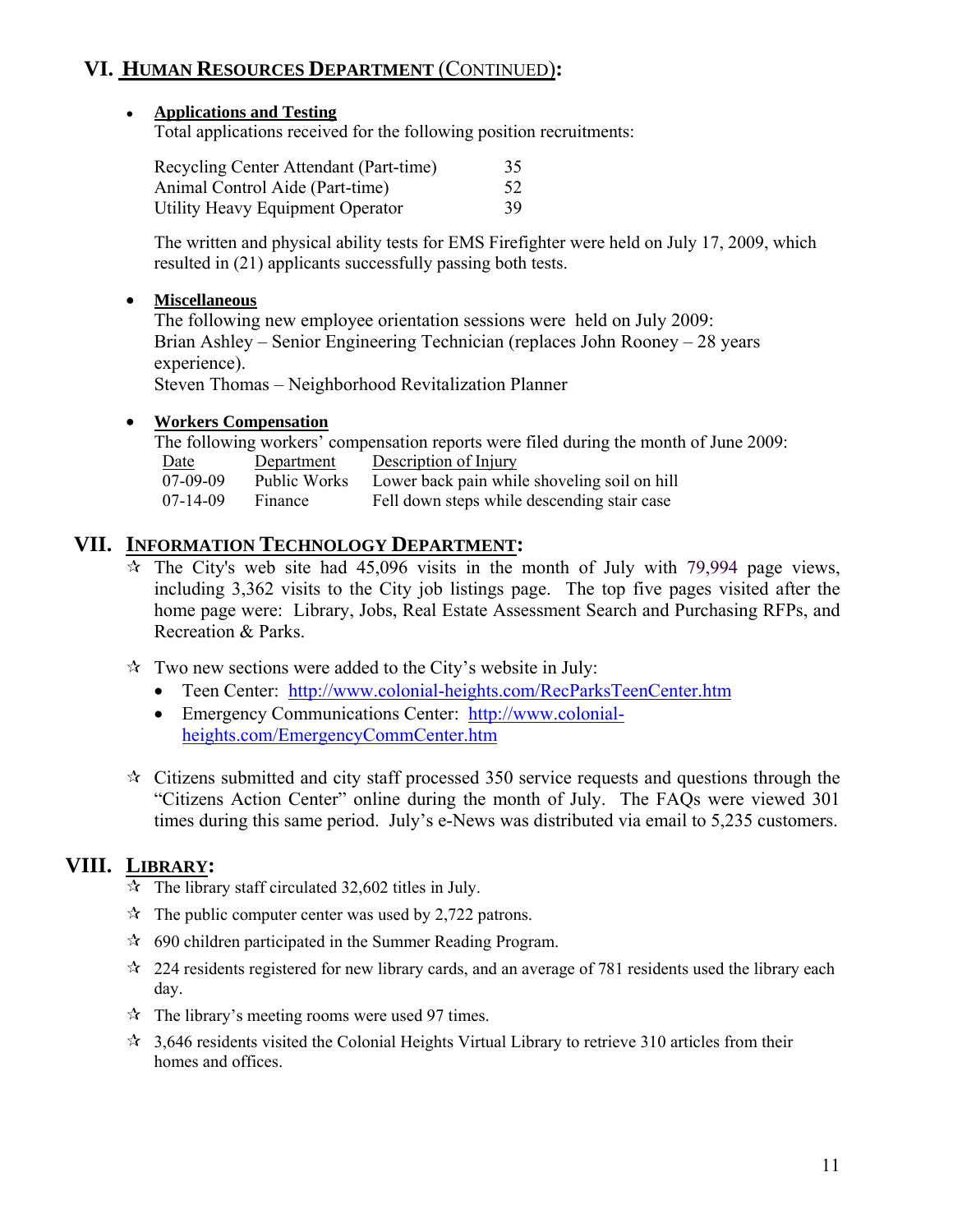## **IX. RECREATION & PARKS:**

| <u>Recreation &amp; Parks</u>                        |             |                   |
|------------------------------------------------------|-------------|-------------------|
| <b>Activities</b>                                    | 2008        | 2009              |
| ADULT SUMMER SOFTBALL                                | 26 Teams    | 27 Teams          |
| <b>BELLY DANCING</b>                                 | 24          | 26                |
| <b>CARDIO KICKBOXING</b>                             | 20          | 16                |
| CHEERLEADER REGISTRATION                             | 91          | 71                |
| <b>COMMUNITY BUILDING ATTENDANCE</b>                 | 1,085       | 639               |
| <b>COMMUNITY BUILDING RESERVATIONS</b>               | 27          | 14                |
| <b>FOOTBALL CAMP</b><br><b>FOOTBALL REGISTRATION</b> | 41<br>149   | n/a<br>147        |
| JULY 4 <sup>TH</sup> FESTIVITIES                     | 5,000       | 5,000             |
| <b>KARATE</b>                                        | 16          | 12                |
| <b>PAVILION ATTENDANCE</b>                           | 1,020       | 1,988             |
| PAVILION RESERVATIONS                                | 20          | 38                |
| PETE'S PLACE (CHHS)                                  | n/a         | 84                |
| PETE'S PLACE (CHMS)                                  | n/a         | 98                |
| PETE'S PLACE (PEAK HOURS)                            |             | 6:00 to 8:30 p.m. |
| PETE'S PLACE (TOTAL)                                 | n/a         | 182               |
| PLAYGROUND PROGRAM                                   | 183         | 202               |
| SENIOR CITIZEN ATTENDANCE                            | 2,874       | 2,602             |
| <b>SKATEBOARD PARK</b>                               | 373         | 140               |
| <b>SPANISH KIDS</b>                                  | n/a         | 2                 |
| SPECIAL NEEDS PROGRAM                                | 4           | $\mathbf{0}$      |
| <b>SUMMER SPLASH</b>                                 | 310         | 418               |
| <b>SWIMMING CLASSES</b>                              | n/a         | 16                |
| <b>TENNIS LESSONS</b><br><b>TOT PROGRAM</b>          | 43<br>25    | 43<br>24          |
| <b>TUESDAY TEENS PROGRAM</b>                         | 13          | 36                |
| <b>VIOLET BANK MUSEUM</b>                            | 480         | 566               |
| <b>VOLLEYBALL CAMP</b>                               | n/a         | 28                |
| YOUTH ARCHERY                                        | n/a         | 1                 |
| YOUTH BASKETBALL CAMP                                | 80          | 102               |
| YOUTH TEEN HIP HOP CLASSES                           | n/a         | 5                 |
| <b>Senior Citizens Center</b>                        |             |                   |
|                                                      |             |                   |
| <b>Activities</b>                                    | <u>2008</u> | 2009              |
| American Music Trip                                  | n/a         | 36                |
| <b>Bingo in Center</b>                               | 82          | 72                |
| <b>Bob Ross Painting Class</b>                       | 8           | 6                 |
| <b>Bowling</b>                                       | 164         | 180               |
| <b>Classic Country</b>                               | 65          | n/a               |
| <b>Club Meeting</b>                                  | 203         | 204               |
| Crochet & Knitting                                   | 48          | 40                |
| Driving Miss Daisy                                   | n/a         | 24                |
| <b>Floor Exercises</b>                               | 147         | 122               |
| Golf at Prince George                                | 513         | 472               |
| Kay's Oil painting                                   | n/a         | 44                |
| Line Dance Class                                     | 66          | 18                |
| Lunch Out                                            | 40          | n/a               |
| Messages                                             | 40          | n/a               |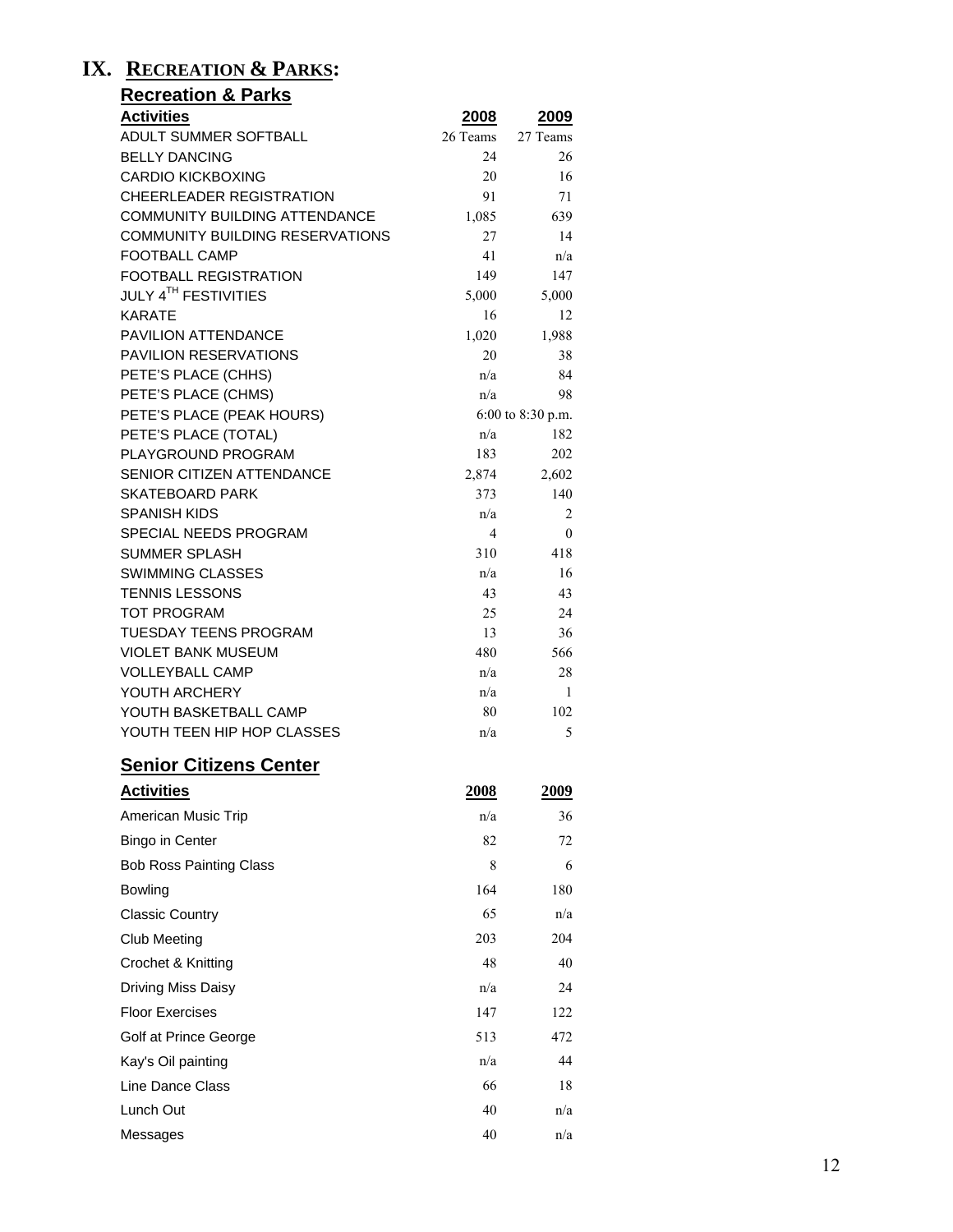# **IX. RECREATION & PARKS** (CONTINUED)**:**

| Movies                            | 5     | 9     |
|-----------------------------------|-------|-------|
| Painters Group                    | 36    | 38    |
| Party Bridge                      | 124   | 96    |
| Sandwich Social                   | 42    | n/a   |
| Senior Citizen Advisory Board     | 9     | 10    |
| Sing A-Long                       | 26    | 52    |
| Sing-a-long CH Health Care Center | 11    | 12    |
| <b>Sit Down Exercises</b>         | 296   | 339   |
| <b>Strength Training Class</b>    | 240   | 245   |
| Tai Chi                           | 36    | 26    |
| Tap Class Advance                 | 56    | 47    |
| <b>Tap Class Beginners</b>        | 36    | n/a   |
| Tap Class Intermediate            | 57    | 66    |
| <b>Tournament Bridge</b>          | 80    | n/a   |
| <b>Triad Meeting</b>              | 34    | 5     |
| Virginia Museum                   | n/a   | 12    |
| <b>Watercolor Class</b>           | n/a   | 16    |
| Yoga                              | 43    | 100   |
| Zoomer Boomer                     | 278   | 311   |
| Total                             | 2,874 | 2,602 |

| 2008         | 2009     | 2008<br><b>Donations</b> | 2009<br><b>Donations</b> |
|--------------|----------|--------------------------|--------------------------|
| 80           | 100      | \$60.00                  | \$65.00                  |
| $\mathbf{0}$ | $\theta$ |                          |                          |
| 80           | 100      |                          |                          |
| 40           | 50       |                          |                          |
| 200          | 250      |                          |                          |
|              |          |                          |                          |
| 504          | 588      | \$277.00                 | \$118.40                 |
| 3,772        | 5,434    |                          |                          |
| 16           | 31       |                          |                          |
| $\mathbf{0}$ | 22       |                          |                          |
|              |          |                          |                          |

## **Violet Bank Museum**

| 2008 | 2009 |
|------|------|
| 10 A | 500  |

Attendance 480 566 Headquarters Day Weekend drew 293 people – 250 Saturday and 43 Sunday

#### **Parks, Buildings and Grounds**

- Cleaned White Bank Park, Lakeview Park, Ft Clifton Park, as needed.
- $\forall$  Washed out pavilions at White Bank Park, as needed.
- $\mathcal{R}$  Picked up trash around Municipal Building complex and Library (daily).
- $\mathcal{R}$  Picked up trash and emptied trash cans around all ball fields and soccer fields as needed.
- Dragged and lined all baseball and softball fields as needed for practice, games, and tournaments.
- Repaired pitching mounds at Shepherd Stadium, Middle School baseball, A-field, and B-field.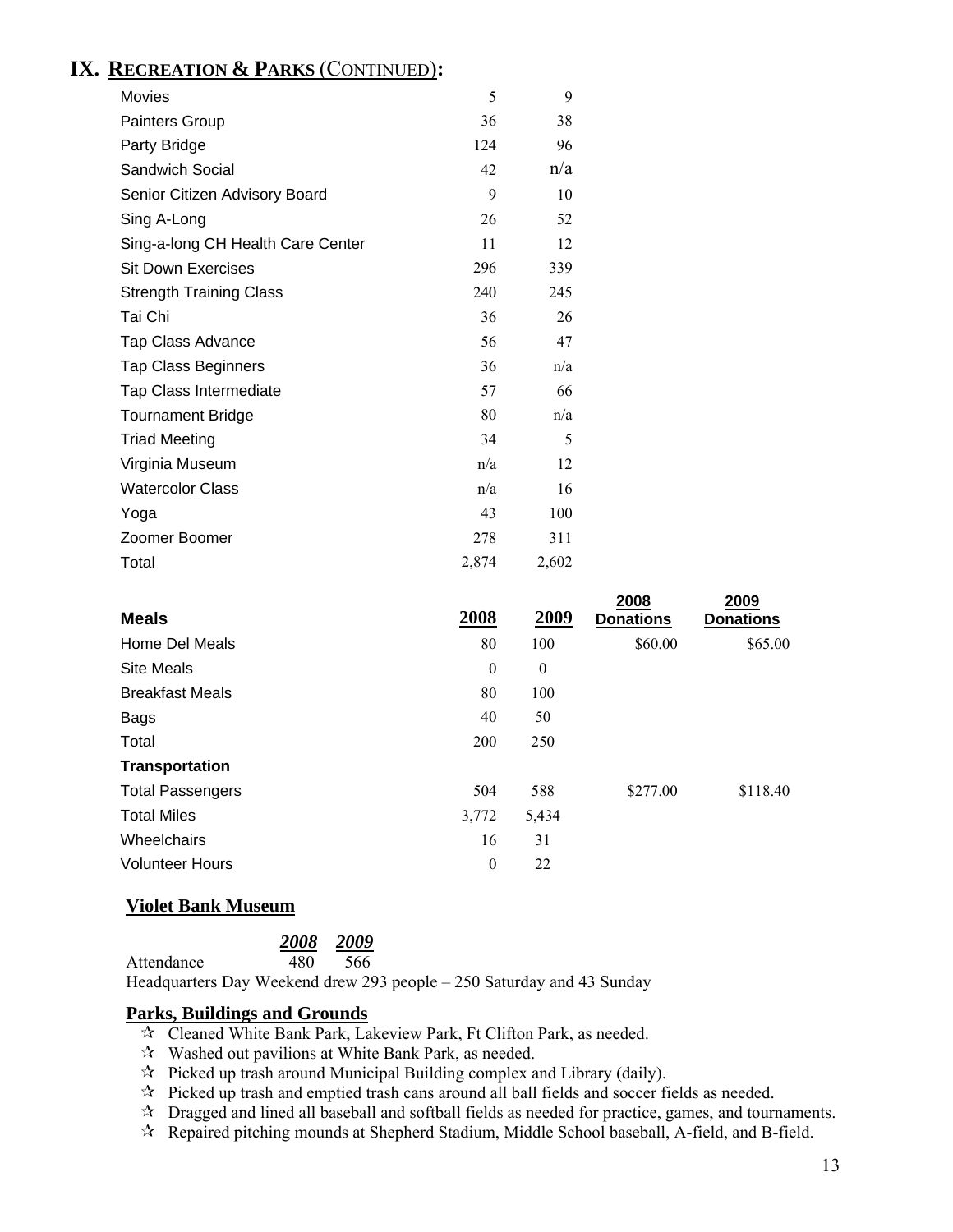# **IX. RECREATION & PARKS** (CONTINUED)**:**

- $\mathcal{R}$  Cleaned Shepherd Stadium, Shepherd Stadium restrooms, and dugouts as needed.
- $\mathcal{R}$  Cut grass at Shepherd Stadium, Civic field, Lakeview ball fields, A-field, B-field, as needed.
- Cut grass, trimmed, and blew off sidewalks at Wakefield Ave, War Memorial, School Board, Old church, Shuford Ave. Violet Bank, Flora Ave. Playground and Flora M. Hill Park, Battery/Hanover Island, Library, Bristol Ave., City Hall, Health Dept., and Public Safety Building.
- $\mathcal{R}$  Cut grass and trimmed at White Bank, Ft Clifton, Lakeview Park, Edinborough Park.
- $\mathcal{R}$  Cut grass at Soccer Complex, Skate Park, Pistol Range, Animal Shelter, and Fire Station #2.
- $\mathcal{R}$  Performed preventative maintenance on lawnmowers.
- $\star$  Moved bases and installed pitching rubber for fast pitch softball games at Lakeview #1 & 2, as needed.
- $\mathcal{R}$  Cleaned storm debris from boat ramp at Lakeview Park.
- $\mathcal{R}$  Cleaned up water from broken toilet at Courts Building.
- $\mathcal{A}$  Installed new fence at Wakefield playground.
- $\hat{x}$  Tilled up sand on volley ball court at White Bank Park.
- $\mathcal{R}$  Installed return air vents in Community Building.
- $\mathcal{R}$  Checked irrigation systems around all building to see what needed to be repaired.
- $\mathcal{R}$  Removed regular pitcher's mound in Stadium and built pitcher's mound for BIB tournament.
- $\mathcal{R}$  Spread new material on Stadium infield in preparation for BIB tournament.
- $\mathcal{R}$  Installed temporary fence in Stadium for BIB tournament.
- $\mathcal{R}$  Repainted signs on outfield wall in Stadium.
- $\mathcal{R}$  Put together football blocking sled and took to Middle School.
- $\mathcal{R}$  Repainted parking space lines at Parks Dept. Shop parking lot.
- $\mathcal{R}$  Removed broken slide at White Bank Park.
- $\mathcal{R}$  Picked up tables and chairs from Sam's Club and took to Community Center.
- $\mathcal{H}$  Hung flat screen TV's and bulleting boards in Teen Center and Community Center.
- $\mathcal{R}$  Removed lettering from outside wall of Community Center to make room for awnings.
- $\mathcal{R}$  Laid out and painted field hockey field for camp.
- $\mathcal{R}$  Installed new drain line on A/C unit at Animal Shelter.
- $\mathcal{R}$  Installed new drain line on A/C unit in mechanical room at Public Safety Building.
- $\mathcal{R}$  Removed shut-off valve from Water Reel and took to Gale Welding to be repaired.
- $\mathcal{R}$  Installed new racks in closet at Community Center to hang exercise mats.
- $\mathcal{R}$  Installed hinges and vents on game boxes at Teen Center.
- Picked up tables from Fort Clifton and took to Violet Bank for Civil War reenactment.
- Loaded wood and delivered to Violet Bank for Civil War reenactment.
- $\approx$  Laid out and painted soccer field #5 for soccer camp.
- Provided manpower for Babe Ruth Tournament and BIB Tournament.
- $\mathcal{R}$  Replaced broken net on backstop of A-field.
- $\hat{X}$  Replaced broken toilet seat in Women's bathroom at Fort Clifton.
- $\mathcal{R}$  Cut back and removed grass from base paths and warning track in Stadium.
- $\mathcal{R}$  Removed built-up dirt (lip) from base paths in Stadium.
- $\mathcal{R}$  Picked up 50 chairs from City Hall and took back to Fort Clifton (Chairs were used for Council Meeting).
- $\mathcal{R}$  Put Fibar in playground area at Lakeview Park.
- Sprayed KillzAll and Pendulum around Parks Dept. Shop, B-field fence line, High School softball infield, Lakeview 1 and 2, Lakeview basketball court, Stadium parking lot, behind Stadium wall, White Bank Park, Animal Shelter, Pistol Range, Civic field playground, A-field dugout area, Library sidewalks, Library parking lot, inside Skateboard Park, Stadium Fence Line, Flora M. Hill Park, Edinborough Park,
- Sprayed MSMA on Stadium left field and behind Civic Field.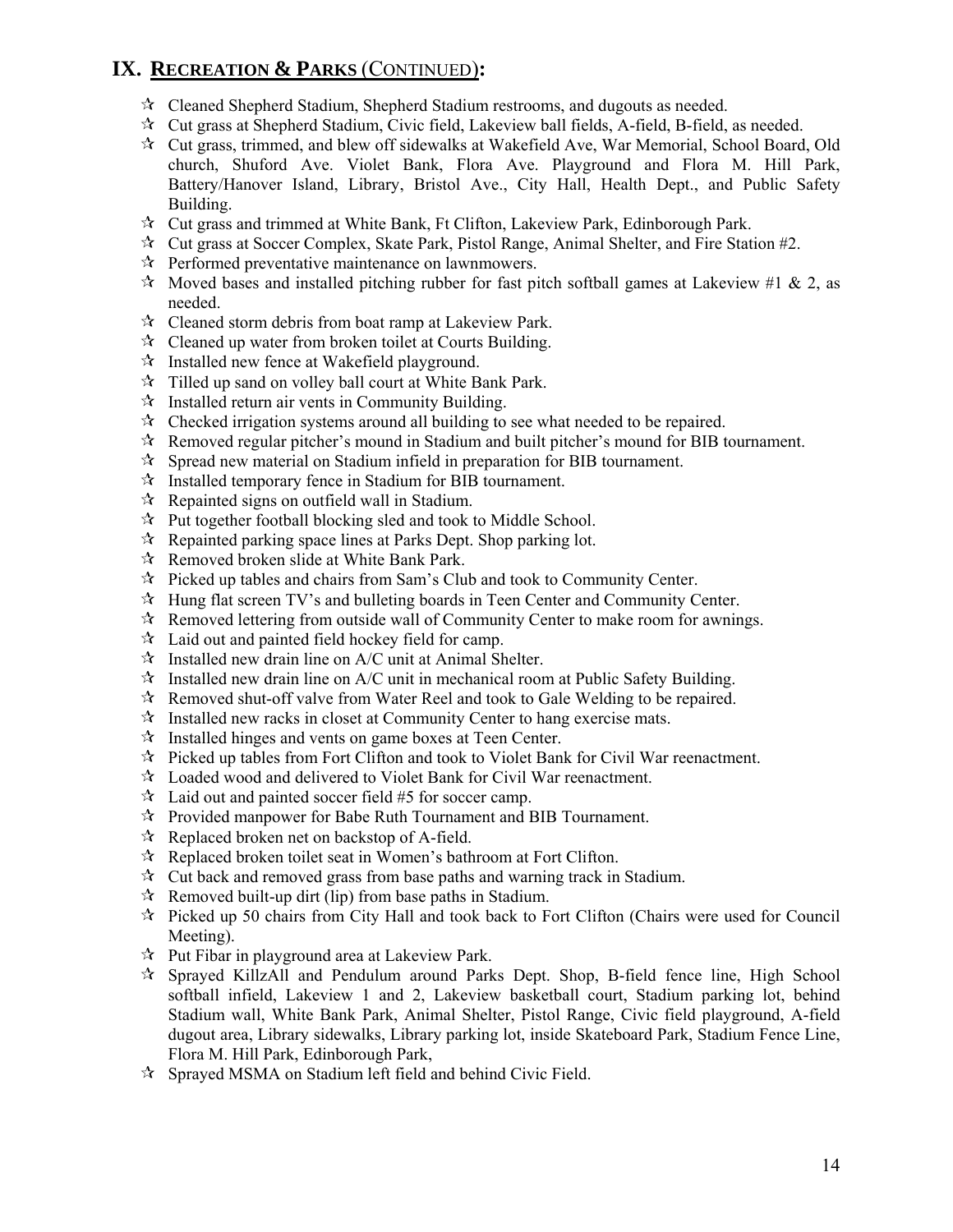# **X. OFFICE ON YOUTH & HUMAN SERVICES:**

## **Youth Advisory Council Activities**

- $\triangleright$  YAC members cancelled monthly meeting because of July 4<sup>th</sup> holiday
- $\geq 2$  YAC Officers attended Planning Meeting
- $\triangleright$  6 YAC members supplied lunches for Work Camp Crew
- ¾ 1 YAC member distributed lemon-aid kits for Children's Miracle Network
- ¾ 4 YAC members manned lemon-aid stand for Children's Miracle Network
- ¾ YAC members attended the Grand Opening of the Community Center

#### **Driver Bags**

¾ 21 Youth received VaABC, VASAP, MADD, State Police Information when they received their driver's license

#### **LifeSkills/Anger Management**

¾ 6 Youth began Anger Management/Life Skills Classes

#### **Parenting**

 $\triangleright$  8 families began "Parenting with Love and Limits"

#### **Shoplifting Diversion**

¾ 24 Youth and a parent attended the Shoplifting Diversion Program

#### **Community Service**

 $\geq 10$  Youth completed 152 hours of Service Learning

## **Pocahontas State Park Summer Project (Department of Conservation & Recreation**

- $\geq 5$  Colonial Heights youth participated
- $\geq 1$  Office on Youth staff served as supervisor

## **XI. FLEET MAINTENANCE:**

|      | # of Workorders | Total       | Sublet | <b>Sublet Total</b> |
|------|-----------------|-------------|--------|---------------------|
| 2009 | 84              | \$22,842.23 |        | \$1,077.50          |
| 2008 | 93              | \$17,328.42 |        | \$441.52            |

A comparison of maintenance cost for the last 5 years:

## **XII. PUBLIC WORKS & ENGINEERING** (CONTINUED)**:**

## *Horticulture*

Weeded, weedeated, cut grass at the following locations:

- City Hall, Temple Ave at I-95, Boulevard, Courthouse, Lynchburg, Legacy Garden, Ashby Ave, White Bank Park, Flora M. Hill, Public Safety Building, Royal Oak Ave, Arlington at Marvin Aves, School Board, Fort Clifton, War Memorial, Laurel Parkway and Library.
- Trimmed Crepe Myrtles at Library, Royal Oak Avenue, and School Board.
- Continued watering all sites each day.
- Cleaned and weedeated the embankment, stabilized the wall, planted Junipers, watered, placed rock dust on walkway and laid oasis cloth at 3260 Longhorn Drive.
- Welcomed new part-time employee Jennifer Outlaw.
- Printed new "Hazardous Tree Assessment" to be used to assess trees.
- Graded a 10'x10' section and planted sod to keep bank from eroding behind 612 Ryan Avenue.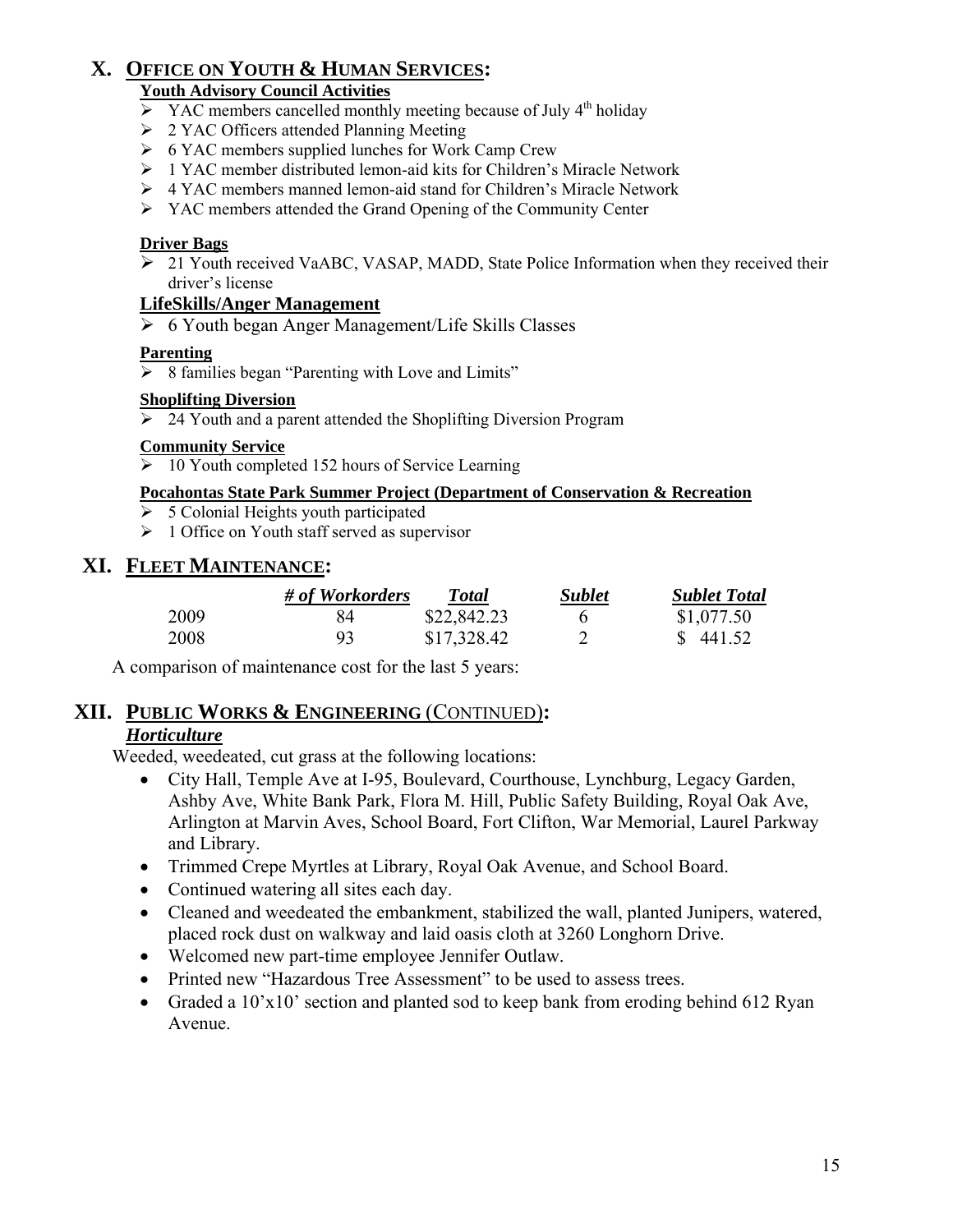## **XII. PUBLIC WORKS & ENGINEERING** (CONTINUED): *Vegetation*

*Cut and trimmed grass at the following locations:* 

- 
- 
- 
- Chesterfield Avenue Yacht Basin Drive
- 
- Drainage ditch behind Kennon Point Sadler Avenue
- Drainage ditch on Sadler Avenue Boulevard
- Edinborough Drive Riveroaks Drive
- 
- Guardrail off Washington Avenue Old Town Drive
- 
- Lakeview Avenue Lake Avenue Lake Avenue Lake Avenue Lake Avenue Lake Avenue Lake Avenue Lake Avenue  $\blacksquare$
- Meridian Avenue Ellerslie Avenue
- 
- Roanoke Avenue Brookedge Drive
- 
- Sherwood Drive at Springdale Avenue Woodlawn Avenue
- Spring Drive Snead Avenue
- 
- 
- 
- Bluff Terrance Drainage Ditch off Biltmore Drive
- Buff Court Bluff Drive
- Charles Avenue 1211 Covington Road
	-
- Conduit Road Charles Dimmock Parkway
	-
	-
	-
- Gills Drive White Bank Road
	-
- Hamilton Avenue Prince Albert Avenue
	-
	-
- Ridge Road N. Temple Avenue
	-
- Roslyn Road Westover Avenue
	-
	-
- Spruce Avenue Dunlop Farms Boulevard
	- Temple Avenue Drainage ditch behind Vo-Tech
- Yacht Basin Drive Drainage Ditch from Kent Avenue to Branders Bridge Road

#### *Sprayed for weeds and high grass at the following locations:*

- 
- 
- 
- 
- 
- Fence line on Dunlop Farms Boulevard Sidewalks on Temple Avenue
	-
- *Trimmed limbs and/or bushes at the following locations:*  Breezy Hill Drive at Canterbury Lane • 121 Carroll Avenue
	-
	-
	-
- 
- Dunston Point Parkway Across from 105 Princeton Avenue
- Ellerslie at Dale Avenues Boulevard at A Avenue

#### *Removed fallen trees/limbs after storm from the following locations:*

- Orchard Avenue 1117 Yacht Basin Drive
- 100 Brandywine Road 630 Colonial Avenue

#### *Picked up litter at the following locations:*

- Conduit Road Roslyn Road
- 
- 
- 
- 
- Westover Avenue Snead Avenue at Ridge Road
	- Ridge Road at Temple Avenue Hamilton at Prince Albert Avenues
	- Boulevard Temple Avenue

- 1211 Covington Road Ellerslie Avenue
- Conduit Road Temple Avenue
- Roslyn Road Islands on Riveroaks Drive
- Islands on Gills Drive Fence line off Moose Lane
	- Ditch line White Bank Road Bridge wall on Holly Avenue
		-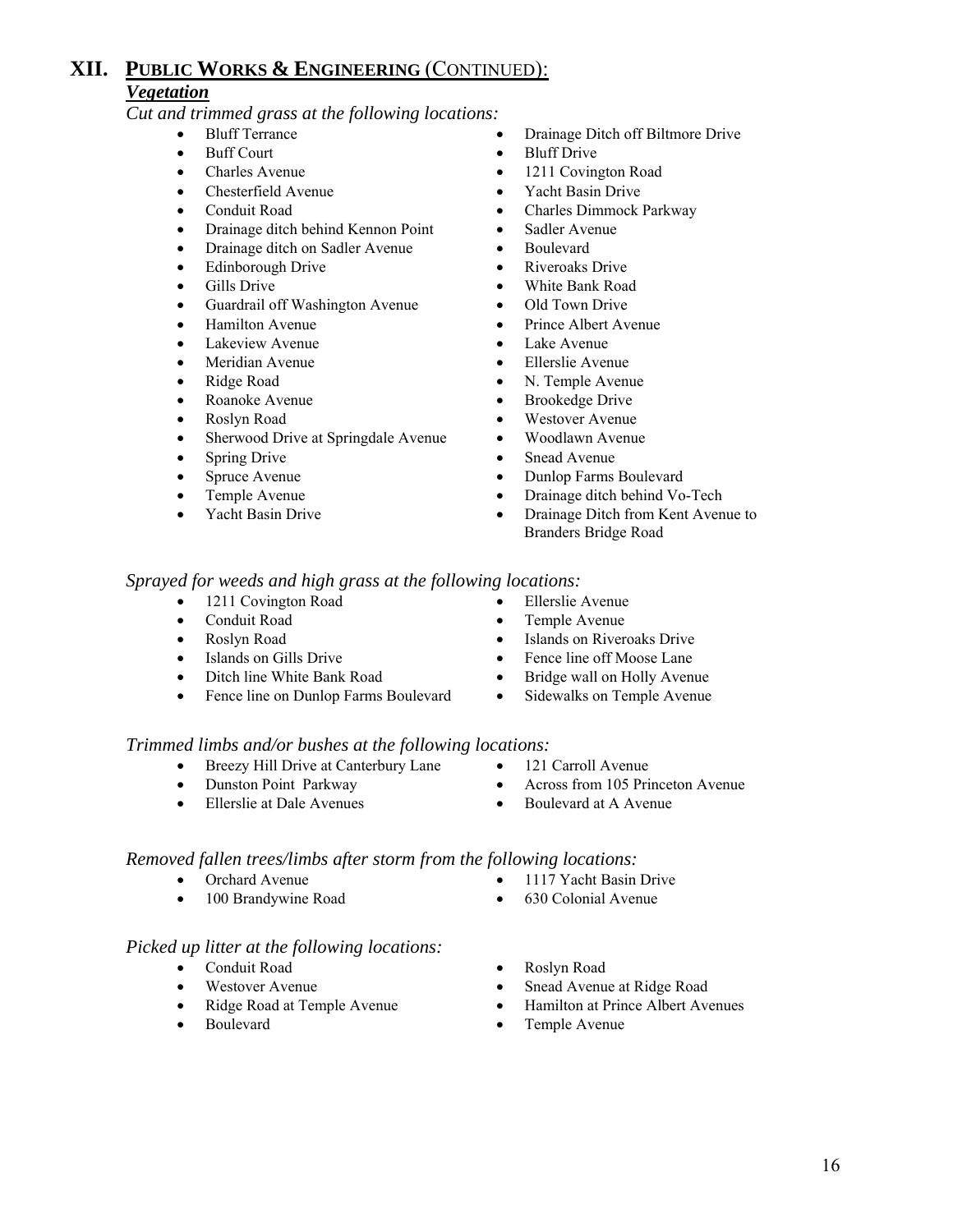#### *Other*

- Responded to miscellaneous request concerning dead trees/limbs, dead animals, curb and gutters, sidewalks and drainage issues.
- Assisted with installation of gravel and concrete slabs for the new boat ramp at Appomattox River.
- Removed six dump trucks of construction debris from Public Works Complex.
- Removed glass from street at F Avenue and Boulevard.
- Check Wright Avenue for asphalt spill found liquid had hardened to street, used the sweeper to swept loose gravel from street.

City Contractor removed grinded stumps and/or trimmed trees at the following locations:

- 115 Cambridge Place Archer Avenue
- 217 Battery Place

#### *Stormwater and Drainage*

Street Sweeper removed 31 cubic yards of debris from the following locations:

- Mount Pleasant Drive Woodside Avenue
	- Cedarwood Avenue Covington Road
	- Community Building Parking Lot Roanoke Avenue
	-
	- Appomattox Drive Appomattox Court
	- Duke of Gloucester Street Conduit Road
	- Burlington Drive Deerwood Drive
	-
	- Pleasant Dale Avenue Ridgecrest Lane
	- Wellington Road Gills Drive
	- Breezy Hill Drive Hermitage Road
	- Whitehall Drive
- James Avenue Highland Avenue
	-
	-
	-
	-
	-
	-
	-

Repaired catch basin, inlet top and drainage pipe at the following locations:

- 
- 
- 214 Dupuy Avenue 2010 Snead Avenue
- 307 Comstock Drive 233 Huntington Road

Checked catch basin at Southpark Mall, Carnival placing hose down drain to dispose of shower water.

Concrete Curb and Gutter, and Driveway Apron restorations at the following locations:

- Boulevard 2' C&G 511 James Avenue 1' C&G
- 99 Moore Avenue  $10'$  C&G,  $20'$ Gutter and 20' Driveway Apron
- 3701 Perthshire Lane  $-20'x5'x7''$  front 12'x4'x4" back of driveway.
- 509 Forest View Drive 5' C&G 500 Huntington Road 26' C&G

Removed debris from catch basins, gutters, drainage ditches, drainage pipes and grates at the following locations:

- 1091 Wakefield Avenue Jefferson at Royal Oak Avenues
- Richmond Avenue at Boulevard 214 Dupuy Avenue
- 
- Chesterfield at Marvin Avenues 115 and 513 Battery Place
- Meridian at Charlotte Avenues 301 Charlotte Avenue
- Brookhill Avenue at Forest View Drive Roslyn Avenue at Conduit Road
- Roslyn Avenue at Riverview Road 4507 Conduit Road
- Brookhill Court at Forest View Drive 408 Stuart Avenue
- Sherwood Drive at Boulevard Stuart at Washington Avenues
- Battery Place at Dupuy Avenue 526 Roslyn Avenue
- 
- 
- 
- 
- 
- 
- 
- 
- 
- 
- 105 Princeton Road 147, 151 and 155 Chesterfield Avenue
	-
	-
	-
	-
	-
	-
	-
- 511 James Avenue 218 and 314 West Westover Avenue
- 2105 Snead Avenue 313 and 314 Dick Ewell Avenue
	- East Westover at Fischer Avenues 212, 418 and 502 Lyons Avenue
	- Fairfax at Boulevard 117 Highland Avenue
	- 316 Maple Avenue Elko at West Highland Avenues
	- 204 Jefferson Avenue 326 Ridge Road
	- 113 Royal Oak Avenue 720 and 816 Old Town Drive
	- 1014 Floral Avenue 410 Cameron Avenue
- Canterbury lane Lexington Drive
	-
	-
	-
	- - -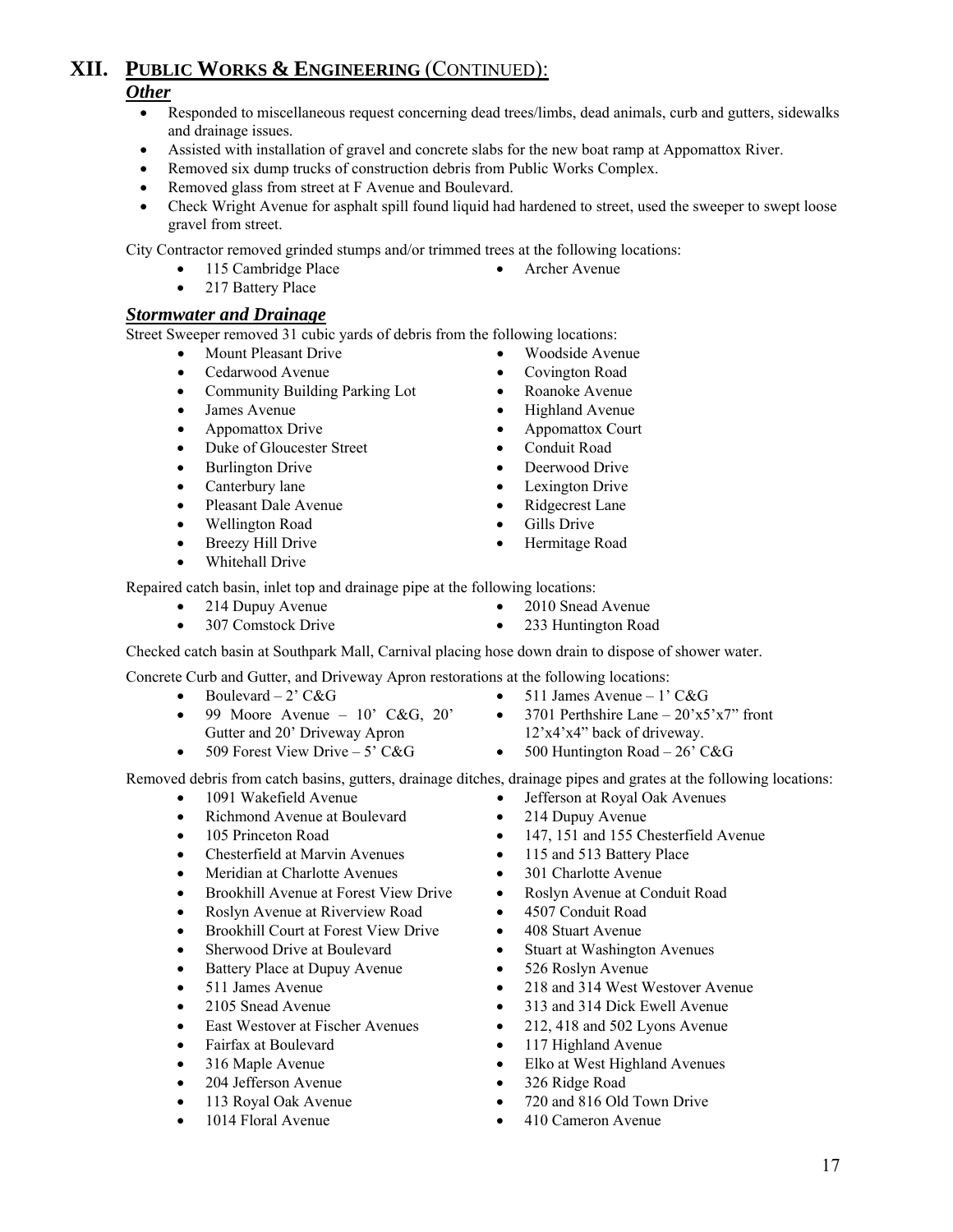#### **XII. PUBLIC WORKS & ENGINEERING** (CONTINUED): *Solid Waste RECYCLING*

- 251 citizens used the Recycling Center to dispose of Category 1 Materials, brush, metal products and other recyclable materials.
- Collected \$20.00 for CFC (Freon) removal.
- Removed 40 cubic yards of metal for recycling.
- Removed 125 gallons Antifreeze, 650 gallons Category 1 Materials and 510 gallons used oil.
- Removed 1 cardboard container for recycling.
- Cleaned Recycling Center pushed brush, empty used oil, paints, and loaded metal dumpster.
- The Recycling Center new location at 2701 Conduit Road behind Sheetz opened on July 10, 2009.

#### *Transportation*

#### *Streets*

*Placed gravel in alleys, driveways, sinkholes and shoulders at the following locations:* 

- 500 Huntington Road 233 Huntington Road
- 410 Lakeview Avenue 1112 Jett Avenue
- 612 Ryan Avenue 143 Roanoke Avenue
- 
- 
- 
- 
- 
- 3701 Perthshire Lane 99 Moore Avenue

*Placed Asphalt in potholes, water and sewer utilities cuts, low areas, and shoulders at the following locations:* 

- 
- 
- 
- 100 and 200 Block Roanoke Avenue 3601 Hawick Drive
- 
- 
- 201 Winston Avenue 201 Moore Avenue
- 407 Wilson Avenue 521 Pinehurst Avenue
	- 400 Norwood Drive 135 Roanoke Avenue
		-
- 500 Huntington Road 3701 Perthshire Lane
	- Meridian Avenue Entrance to Community Building
- •

#### *Traffic Operations*

- **Signals** 
	- o Did preventative maintenance on four (4) traffic cabinets
	- o Replaced 35 LED traffic lights
	- o Replaced three (3) pedestrian crossing lights
	- o Removed large LED sign at Temple and 95
- Signs and Markings
	- o Made and put up eight (8) new stop signs.
	- o Made and put up 28 new high intensity street name signs
	- o Made six (6) miscellaneous signs
- **Street Lighting** 
	- o Installed 19 ornamental street light bulbs
	- o Replaced five (5) ornamental street light ballasts
- Traffic Control

o Responded to four (4) after- hours call backs for traffic lights

- **Miscellaneous** 
	- o Picked up rebuilt cabinet for Ellerslie and Dunlop
	- o Responded to three (3) GovQA requests
	- o Completed radio sheet from Temple to Harrowgate Road
	- o Relocated all recycling center signs to new location
	- o Set up cabinet for Ellerslie in shop with test board and all components running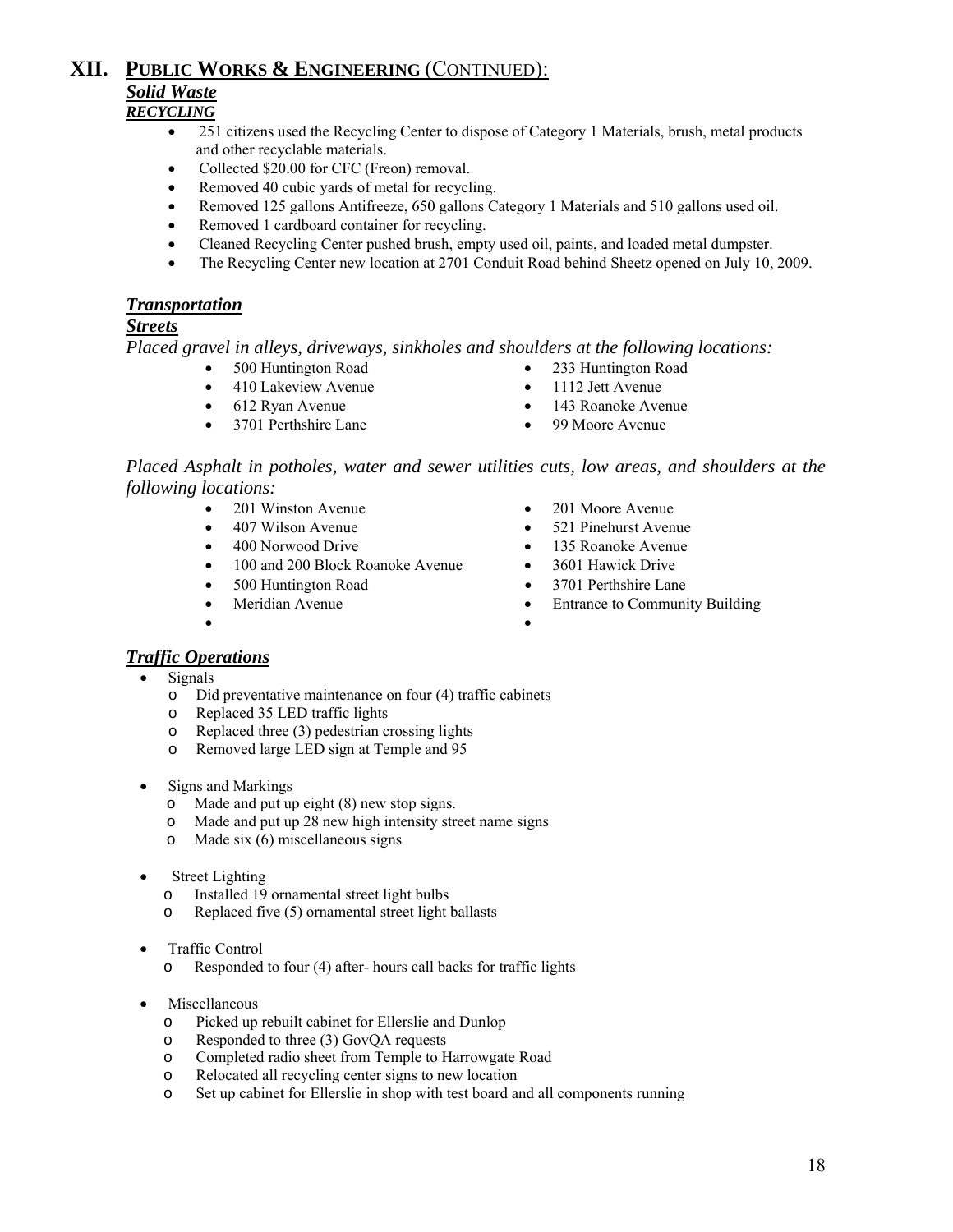#### *Wastewater*

*Responded to sewer backups at the following locations:*

- 
- 418 Dick Ewell Ave. 405 Gould Ave.
- 116 Homestead Dr. 111 Norfolk Ave.
- 
- 915 Williamsburg Ave. 209 Wrights Ave.

#### *Install/repair sewer clean out or lateral at the following locations:*

- 512 Angus Ave. 712 Compton Dr.
- 220 Danville Ave. 316 Lynchburg Ave.
- 

#### *Camera sewer main/lateral at the following location:*

• 215 Danville Ave. • 220 Danville Ave.

#### *Flushed sewer main line at the following locations:*

- 
- 
- 1013 Forestview Dr. 209 Lafayette Ave.
- 
- 
- 2207 Wakefield Ave. 111 Yew Ave.

#### *Repaired sewer manholes, tops and inverts at the following locations:*

- E. Westover Ave. @ Colonial Ave. 100 Highland Ave.
- 100 Laurel Parkway 315 Maple Ave.
- **Royal Oak @ Jefferson Ave.** 527 Springdale Ave.
- 400 Taswell Ave.

#### *Checked the following manholes "trouble spot" locations:*

- Battery Place @ Plumtree Ave. Blvd. behind Pino's
- 3209 Bermuda Ave. 617 Blvd.
- 102 Boykins Ave. 231 Breezy Hill Dr.
- 
- Colonial Ave. @ Lafayette Ave. Dale Ave.
- 
- Greenleaf @ Fairlie Rd. Highland Ave.
- 
- Jefferson Ave. @ Royal Oak Ave. Lafayette Ave. @ Blvd.
- 
- 1017 Lakewood Dr. 100 Laurel Parkway
- 
- 
- 220/306 Orange Ave. Pickwick Alley
- Parking lot of Pleasure Island 83 Sherwood Dr.
- 
- 708 Compton Rd. 220 Danville Ave.
	-
	-
- 186 Piedmont Ave. 209 Prince Albert Ave.
	-
	-
	-
- 107 Princeton Rd 1305 Wellington Rd.
	-
- 3420 Blvd. 500 Cameron Ave.
- 515 Colonial Ave. 201 Danville Ave.
	-
	- 201 Newcastle Dr. 306 Orange Ave.
	- 505 Springdale Ave. 527 Springdale Ave.
		-
		-
		-
		-
		-
		-
		-
	- 410 Cameron Ave. Charles Ave. @ Atlantic Ave.
		-
	- **Eastman Ave.** 921 @ 1020 Forestview Dr.
		-
	- Jackson Ave. @ Blvd. 204 Jefferson Ave.
		-
- Lakeside Dr. Lakeside Dr. @ Lakeview Ave.
	-
	- 118 Lee Ave. 212 Maple Ave.
	- Newcastle Dr. 209 Nottingham Dr.
		-
		-
	- Stuart Ave. @ Washington Ave.

#### *Responded to miscellaneous sewer calls at the following location:*

- 
- 
- 105 Conjurers Dr. 414 Crescent Ave.
	- 116 Homestead Dr. 522 Pinehurst Ave.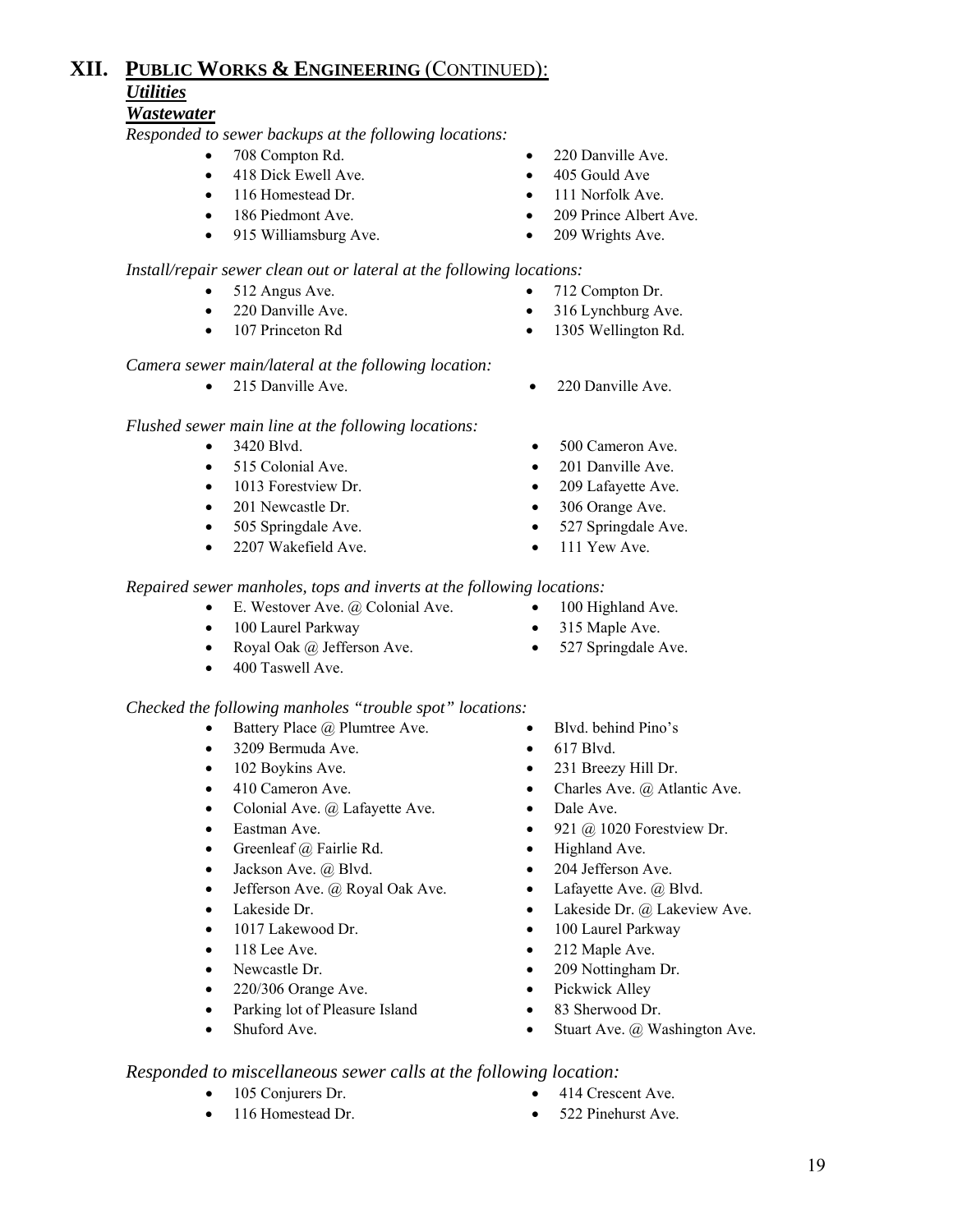*Flushed storm sewer at the following location:* 

• E. Westover Ave.

#### *Repaired utility cuts at the following locations:*

- Braxton Ave. Danville Ave.
- 
- 
- 
- 613 Woodcliffe Dr.

#### *Performed preventative maintenance at the following locations:*

- Appomattox Pump Station Dimmock Pump Station
- 
- 
- 220 Danville Ave. 3103 Greenwood Ave. • Kennon Point Ct. Tudor Rd. @ Nottingham Dr. Wilson Ave. Woodcliffe Dr.
	- -
- Main Pump Station Sherwood Hills Pump Station

#### *Performed preventative maintenance for sewer bugs at the following locations:*

- 
- 300 Taswell Ave. 308 Taswell Ave.

*Miss Utility locating required 222 man-hours for the month of July 2009.* 

#### *Water*

#### *Replaced water meters at the following locations:*

- 237 Bluffs Terrace 41 Brandywine Ct.
- 119 Briarcliffe Ct. 100 Cabell Dr.
- 
- 1218 Covington Rd. 220 Fairfax Ave.
- 
- 
- 
- 
- 
- 
- $\bullet$  107 Yew Ave.
- 
- 
- 115 Cameron Ave. 904 Colonial Ave.
	-
	- 3208 Holly Ave. 107 Kennon Point Dr.
	- 702 Kensington Ave. 500 MacArthur Ave.
	- 5038 Nantucket Ct. 5101 Nantucket Ct.
	- 221 Orange Ave. 503 Pinehurst Ave.
- 113 Salisbury Rd. 101 Stratford Dr.
- 137 Watercress Ct. **•** 613 Woodcliffe Dr.

#### *Set meter for new construction at the following locations:*

• 255 Jennick Dr.

#### *Responded to meter leak complaint at the following locations:*

- 513 Braxton Ave. 105 Indian Rock Ct.
- 507 Moorman Ave. 503 Pinehurst Ave.
- 133 W. Westover Ave.

#### *Repaired or raised meter box at the following locations:*

- 
- 
- 
- 
- 
- 
- 
- 119 Waterfront Drive 107 Yew Avenue
- 513 Braxton Ave. 904 Colonial Ave.
- 395 Danville Ave. 103 Indian Rock Ct.
- 512 Ivey Ave. 702 Kensington Ave.
- 112 Lexington Ave. 203 North Valley Rd.
	- 221 Orange Ave. 503 Pinehurst Ave.
	- 315 Ridge Road Soccer Field at Vo Tech Bldg.
	- 524 Roslyn Avenue 613 Woodcliffe Drive
		-
- Hillcrest Pump Station Hrouda Pump Station
	-
	-
- 209 Jefferson Ave. Royal Oak Ave. @ Jefferson Ave.
	-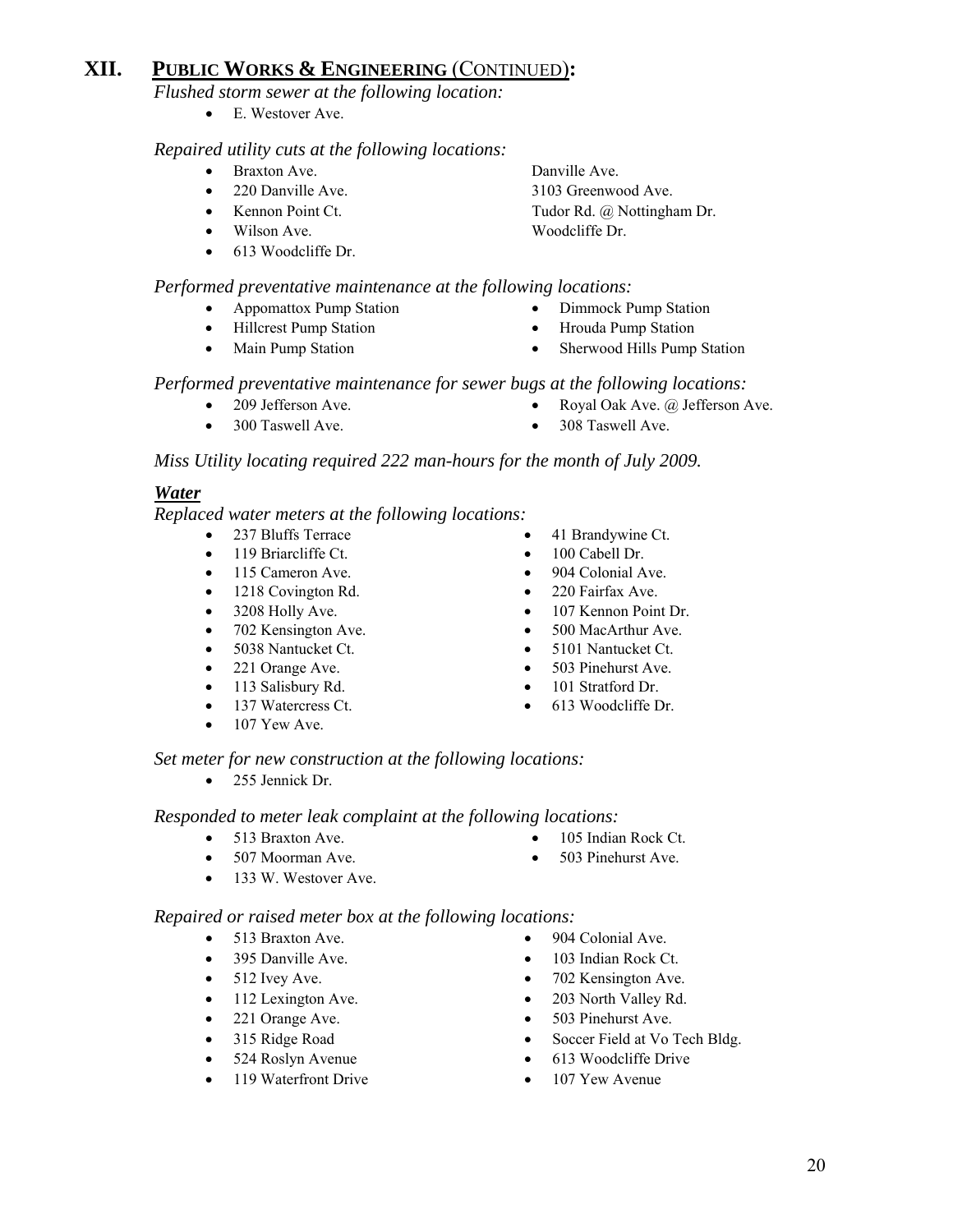*Installed or replaced meter setter at the following locations:*

- 
- 507 Moorman Ave. 503 Pinehurst Ave.
- 
- $\bullet$  107 Yew Ave.
- 904 Colonial Ave. 702 Kensington Ave.
	-
	- 402 Washington Ave. 613 Woodcliffe Dr.

*Replaced or repaired water service line at the following locations:* 

• 503 Braxton Ave. 904 Colonial Ave.

## *Performed water shut off at the following locations:*

- 1101 Covington Rd. 1104 Covington Rd.
- 322 E. Westover Ave. 419 Moorman Ave.
- 
- 
- 
- 108 Tudor Rd. 118 Westover Ave

#### *Traced water line at the following location:*

• 1305 Wellington Rd.

#### *Backflow/Cross Connection Survey at the following locations:*

- 
- 
- 
- 
- 
- 
- 325 Charles Dimmock Pkwy. 101 Comstock Dr.
- 120 Comstock Dr. 206 Comstock Dr.
- 
- 1032 Conjurers Dr. 714 E. Ellerslie Ave.
- 600 Forestview Dr. 106 Heron Run Dr.
- 201 Heron Run Dr. 206 Heron Run Dr.
- 
- 
- 107 Indian Rock Ct. 131 Jennick Dr.
- 
- 200 King Fisher Way 102 Lakewater Ct.
- 
- 
- 101 Old Oak Ln. 800 South Ave.
- 
- 
- 
- 431 Southpark Circle 449 Southpark Circle
- 
- 
- 
- 
- 
- 
- 
- 
- 
- 
- 
- 617 Blvd. 1101 Blvd.
- 2002 Blvd. 2903 Blvd.
- 3107-13 Blvd. 3236 Blvd.
- 3240 Blvd. 3401 Blvd.
- 3631 Blvd. 3635 A Blvd.
- 3635 B Blvd. 206 Brooke Ct.
	-
	-
	- 224 Comstock Dr. 230 Comstock Dr.
		-
		-
		-
	- 300 Heron Run Dr. 101 Homestead Dr.
	- 225 Honeycreek Ct. 100 Indian Rock Ct.
		-
	- 3231 Jersey Ct. 106 Kennon Ct.
		-
- 118 Old Brickhouse Ln. 137 Old Brickhouse Ln.
- 218 Old Brickhouse Ln. 219 Old Brickhouse Ln.
	-
- 931 South Ave. 628 Southpark Blvd.
	- 680 Southpark Blvd. 723 Southpark Blvd.
	- 324 Southpark Circle 411 Southpark Circle
		-
	- 1823 Southpark Circle 107 Waterfront Dr.
- 131 Waterfront Dr. 143 Waterfront Dr.
	- 149 Waterfront Dr. 159 Waterfront Dr.
- 401 Waterfront Dr. 407 Waterfront Dr.
	- 413 Waterfront Dr. 500 Waterfront Dr.
	- 507 Waterfront Dr. 513 Waterfront Dr.
	- 519 Waterfront Dr. 604 Waterfront Dr.
	- 705 Waterfront Dr. 706 Waterfront Dr.
- 721 Waterfront Dr. 225 White Sand Ct.
	- 305 Winston Ave. 102 Woodbridge Rd.
	- 104 Woodbridge Rd. 200 Woodbridge Rd.
- 221 Orange Ave. 613 Woodcliffe Dr.
	-
	-
	-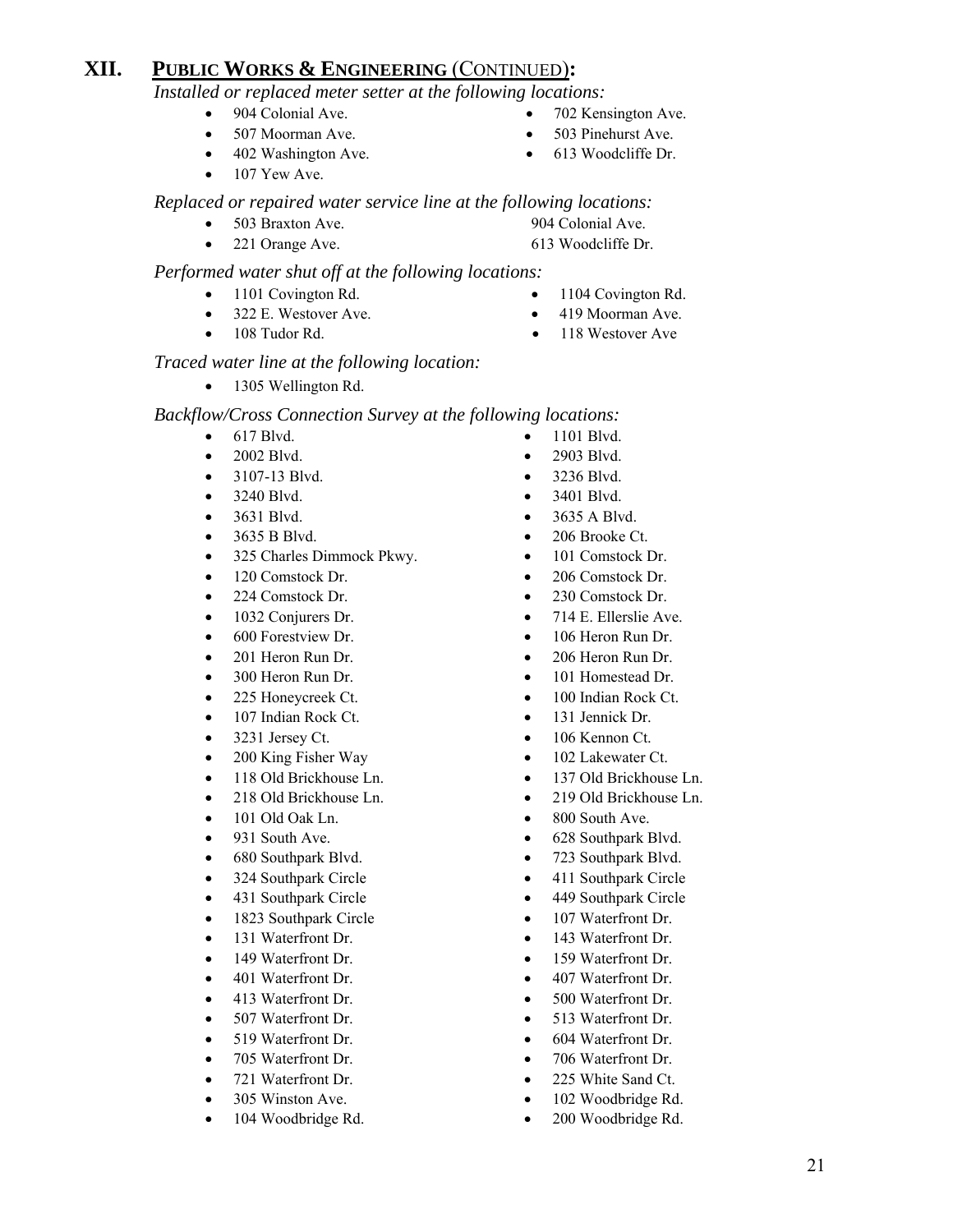## *Responded to dirty water complaints at the following locations:*

- 
- 
- 107 Princeton Rd. 300 Winston Ave.
- 111 Birch Ave. 1202 Burlington Dr.
- 321 Conduit Rd. 501 Eastwind Ct.
	-

#### *Performed yard maintenance at the following locations:*

- Archer Ave. Park/Right of Way Archer Ave. Right of Way
- C&B PS/Right of Way Conjurers Neck PS
- Conduit Rd. Hillcrest Pump Station
- Dunlop Farms Pump Station Southpark Water Tower
- I-95 Right of Way (behind Kmart) MPS/Right of Way
- Right of way @ end of Spring Drive Right of way behind Sonic Drive In
- Chesterfield Metering Pit/Right of Way Sherwood Hills Pump Station
- Sherwood Hills Water Tower/Right of Way

#### *Performed pressure test at the following location:*

• 120 W. Ellerslie Ave.

## *Pulled meter for utility billing at the following location:*

• 115 Cameron Ave. • 120 W. Westover Ave.

#### *Cleaned meter boxes out at the request of Utility Billing at the following locations:*

- 184 Archer Ave. 41 Brandywine Ct.
- 
- 422 Fairfax Ave. 1222 Hermitage Rd.
- 1315 Hermitage Rd. 238 Kennon Point Dr.
- 118 Lexington Rd. 116 Newcastle Dr.
- 
- 

## *Replaced water service at the following location:*

• 123 W. Ellerslie Ave.

## *Responded to water break at the following location:*

- 
- 211 Moorman Ave. 1107 Shuford Ave.
- 105 Conjurers Dr. 107 Kennon Point Ct.
	-

#### *Responded to miscellaneous water calls at the following locations:*

- 409 Bradsher Ave. 18107 Branders Bridge Rd.
- 423 Hamilton Ave. 106 Lakeside Dr.
- 503 Roslyn Ave. 1140 Shuford Ave.
- Snead Ave. @ James Ave. 560 Southpark Blvd.
- 961 Temple Ave. 167 W. Westover Ave.
- 308 Washington Ave.
- *Checked levels at Shepherd Stadium Water Tower.*

*Collected routine weekly water samples and sent to ARWA lab for testing for the month of July* 

*Collected 2nd stage samples and sent to ARWA lab for testing.* 

*Collected Disinfect By-product samples and sent to State Lab in Richmond..* 

- 
- 

**Center** 

• Right of way behind Convalescent

- 713 Conduit Rd. 1218 Covington Rd.
	-
	-
	-
- 520 Roslyn Ave. 309 Royal Oak Ave.
- 106 Waterfront Dr. 137 Waterfront Dr.